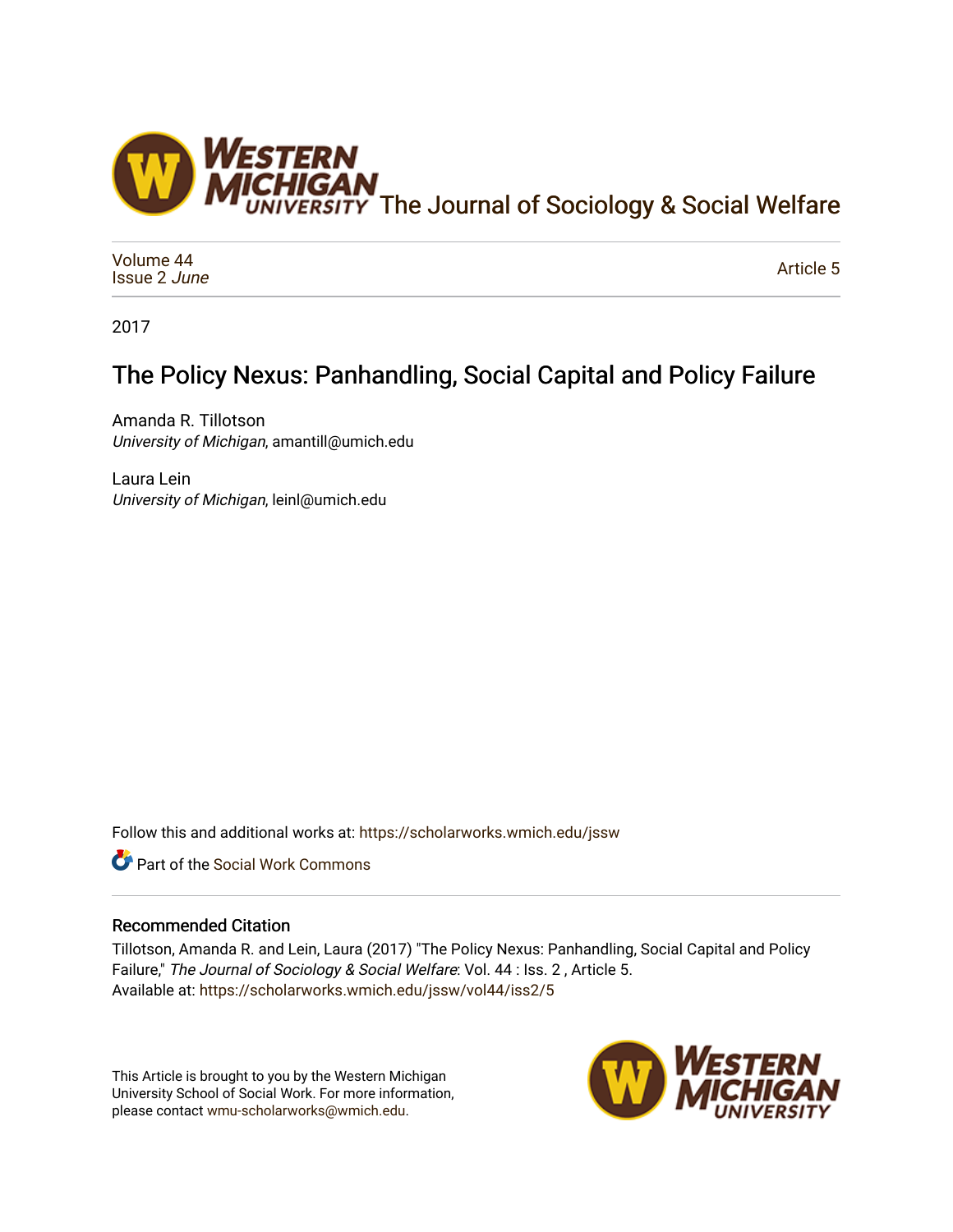# The Policy Nexus: Panhandling, Social Capital and Policy Failure

# Cover Page Footnote

The authors would like to thank anonymous referees for helpful comments. We would also like to recognize the respondents who took the time to participate in this project and shared their personal experiences that provide the basis for this report. We also thank Vince Cobalis, Susan Gehring, Katherine Hightower, and Gilja Koo from the City of Austin Health and Human Services Department, Felecia Williams and the officers who worked with us from the City of Austin Police Department, David Gomez of Austin Travis County Mental Health Mental Retardation and ACCESS/PATH, Greg Gibson from Texas Homeless Network, Amy Price from 211- Texas, United Way, Matthew Ayers from the Office to End Homelessness, House the Homeless, Inc., as well as Patrick Wong from the University of Texas at Austin, LBJ School of Public Affairs, and Holly Bell from the University of Texas at Austin, Center for Social Work Research. An excellent research team at the University of Texas at Austin made this report possible. We thank the dedicated field researchers, including Anna Bauer, Melissa Biggs, Peter Dahlberg, Tenisha Hunter, Cecil Ruby, and Melanie White, as well as the expert research assistants, including Christine Alvarez, Ashley Lemell, Emily Miller, Lisa Pokorny, and Berenice Tostado. The original technical report was authored by Laura Lein along with Julie Beausoleil, M.Sc., Research Associate Beth Bruinsma Chang, Ph.D., Post-Doctoral Fellow Lindsay Frenkel, MPAff, Research Associate Reetu Naik, M.A., Research Associate all at the University of Texas at Austin, Center fo Social Work Research. Jeff Albanese and Amanda Tillotson worked with Laura Lein on analysis at the University of Michigan School of Social Work.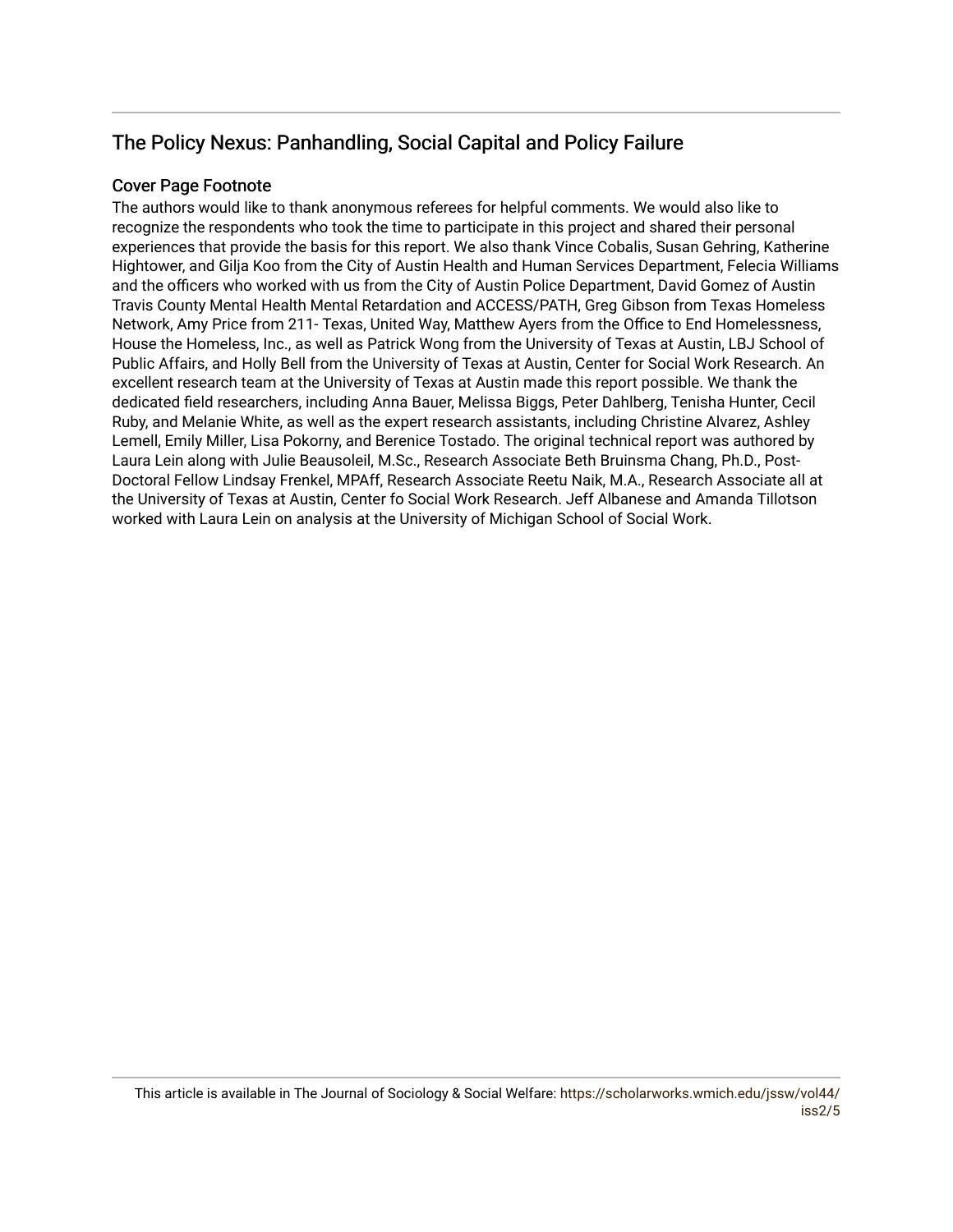# The Policy Nexus: Panhandling, Social Capital and Policy Failure

Amanda R. Tillotson

*University of Michigan*

# Laura Lein *University of Michigan*

*In this paper, we analyze a unique mixed methods data set based on survey responses (n = 108) and intensive interviews (n = 18) with panhandlers in Austin, Texas. We examine the way in which failures of primary and secondary social capital interact to create the conditions of extreme poverty and homelessness that lead to panhandling. We find that a large majority of these individuals are working-age adults who lack access to social policy supports that would allow them to weather periods of unemployment produced by health issues and other personal difficulties.*

*Key words: panhandling, social policy, homelessness*

While panhandlers are highly visible in many urban areas, they have been much less visible in academic studies. Lee and Farrell note in their 2003 analysis that "[a] voluminous literature on the new homelessness has accumulated since the mid-1980s, yet only a few of the contributions to that literature have much to say about panhandling" (p. 300). In the intervening years, this situation has remained largely unchanged. There is little information, for example, about the previous lives of individuals who become panhandlers, about their previous work histories, and about the circumstances that led them to begin and to continue soliciting.

In the face of limited information, popular constructions shape understandings about the characteristics of panhandlers and the

Journal of Sociology & Social Welfare • June 2017 • Volume XLIV • Number 2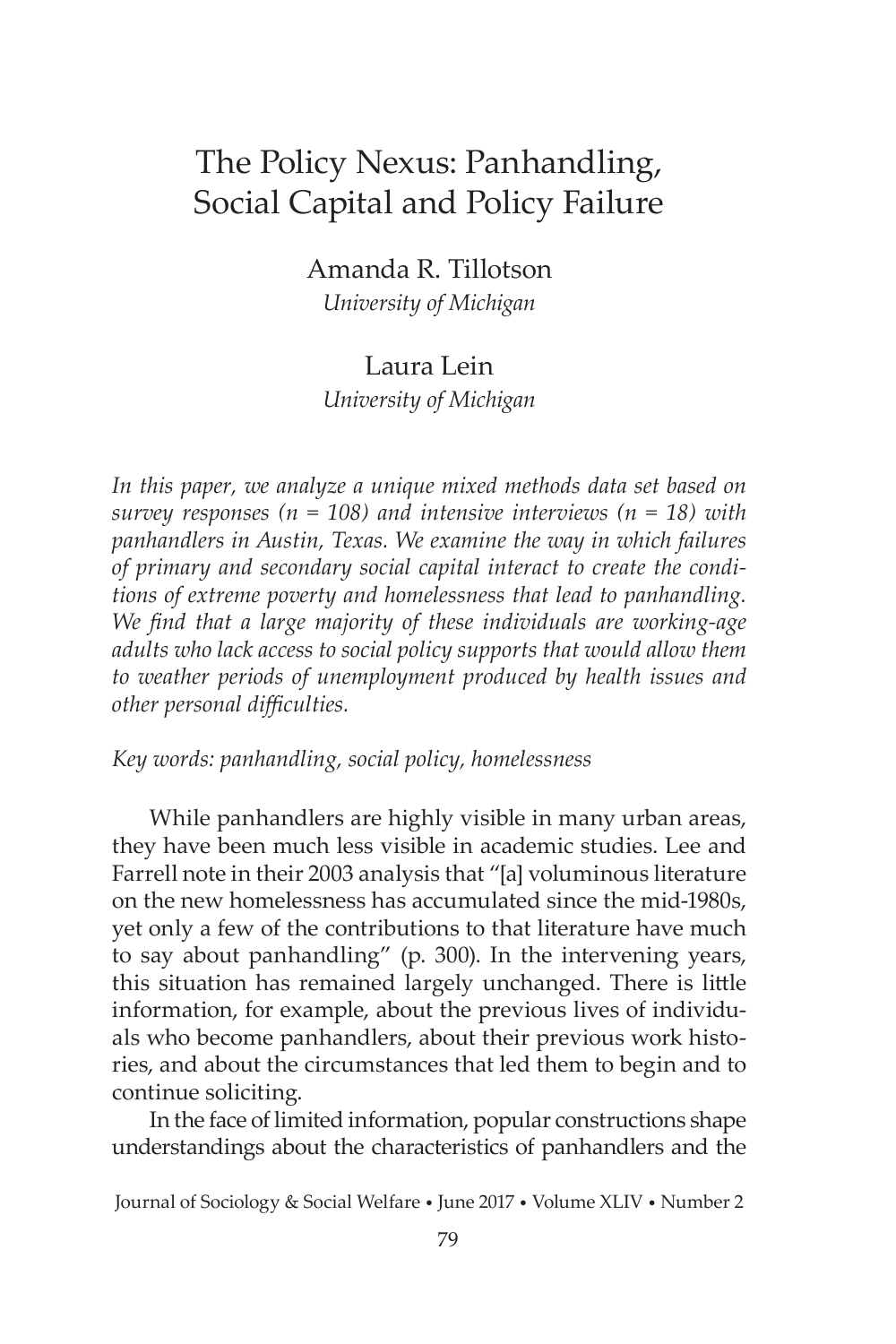causes of panhandling. Panhandlers are a stigmatized population (Lankenau, 1999a, 1999b) associated with rejection of the work ethic (Lee & Farrell, 2003), with a propensity to engage in threatening and disruptive behavior (Ellickson, 1996; Scott, n.d; Wright, 2009), and with negative personal characteristics such as drug and alcohol abuse and mental illness (Buck, Toro, & Ramos, 2004; Duneier, Hassan, & Carter, 2000; Goldstein, 1993; Lee & Farrell, 2003).

Attributions about individual deviance have consequences for public policy both toward the homeless and toward the subset of homeless individuals who panhandle (Lee & Farrell, 2003; Lee, Jones, & Lewis, 1990; Klodowsky, Farrell, & D'Aubry, 2002). Experiences with panhandlers have been connected to diminished public support for programs and policies to ameliorate the situation of homeless individuals (Forte, 2002). Policies that aim to reduce panhandling have increasingly taken a punitive turn by criminalizing individual behavior (Collins & Blomley, 2004; Ellickson, 1996; Goldstein, 1993; Scott, n.d.; Snow & Mulcahey, 2001; Truong, 2012). Examples include regulations that prohibit "vagrancy," limit the areas in which panhandling can occur (Bancroft, 2012), and place other limits on the way that panhandlers can conduct themselves (Shantz, 2013; Smith, 2005). Wright (2009) notes that between 2002 and 2006, there was an 18% increase in laws prohibiting "aggressive panhandling." From this perspective, the continued prevalence of panhandling represents a failure of criminal and regulatory policy.

We argue that panhandling is associated with policy failure of a different kind. Analyzing a mixed methods data set that contains both survey responses  $(n = 108)$  and intensive interviews (n = 18) with panhandlers in Austin, Texas, we find that policies that limit access to supportive public benefits programs interact with individual failures of social capital to create and maintain a separation from full-time employment that results in extreme poverty, homelessness and panhandling (Main, 1998). In many cases, we find that this separation was created by a cascade of difficulties that were exacerbated by the interaction of two circumstances.

First, many of these individuals had inadequate stores of primary social capital. By social capital, we mean access to networks of "resource (s) that actors derive from specific social structures and then use to pursue their interests" (Baker, 1990,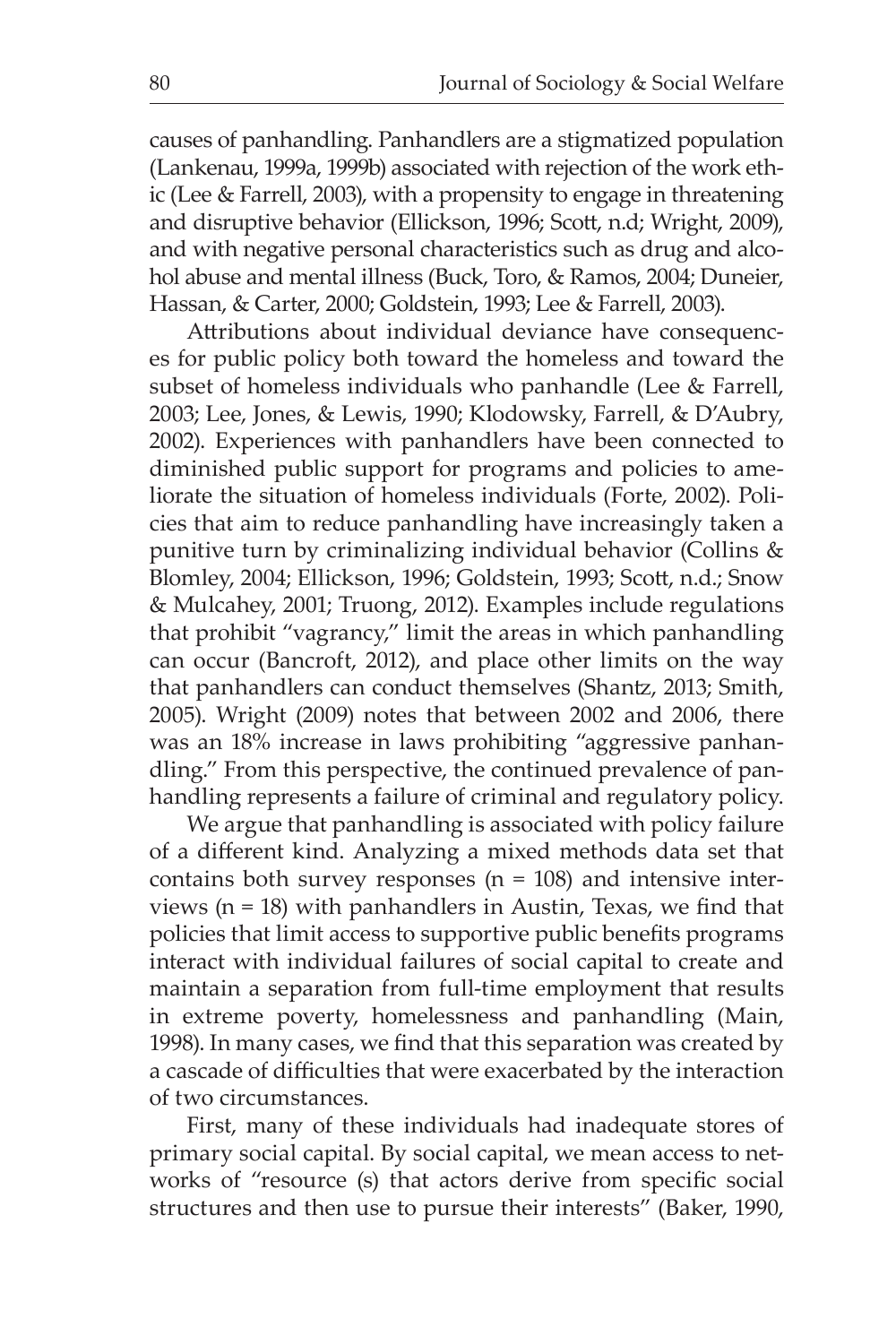p. 6; Putnam, 1995, 2001). In the case of primary social capital, the relevant social structures include family and friends. Beginning in childhood, many of these individuals experienced broken family relationships and they then replicated this pattern in their later lives. When crises – notably health crises brought on by sudden illness, accidents, or the development of age-related conditions that impaired their ability to do manual labor- left them unable to continue full-time work, they lacked strong networks of friends and families to support them through a period of unemployment.

Second, given their low store of primary social capital, access to secondary capital in the form of policies and programs that would provide appropriate health care, short-term income, housing, food and other resources became critical. However, for most of those in our study, these supports did not exist (She & Livermore, 2007). The majority of panhandlers in our sample were childless, working-age adults. They fall into a demographic group that is ineligible for short-term cash assistance in Texas and in virtually all other states (Schott & Hill, 2015). At the time of our survey, in 2008, Texas offered no medical assistance for individuals in this demographic, and the state's failure to expand Medicaid in the wake of the Affordable Care Act has left this situation unchanged.

## Panhandling and Homelessness

To our knowledge, the most recent comprehensive examination of panhandling and panhandlers is provided in Lee and Farrell's 2003 study. The authors re-analyzed data from 1990's-era surveys that compared homeless individuals who do not report panhandling with homeless individuals who report doing so. They point out that panhandlers constitute a subset of the homeless population, noting that "single-city surveys suggest that between 5% and 40% of homeless individuals panhandle" (p. 303). Like other authors, they indicate that this proportion varies with local conditions (Rossi, 1989; Snow, Anderson, Quist, & Cress, 1996; Stark, 1992).

The problem of estimating the prevalence of panhandling is complicated by the need to define the population. For example, should individuals who occasionally ask for spare change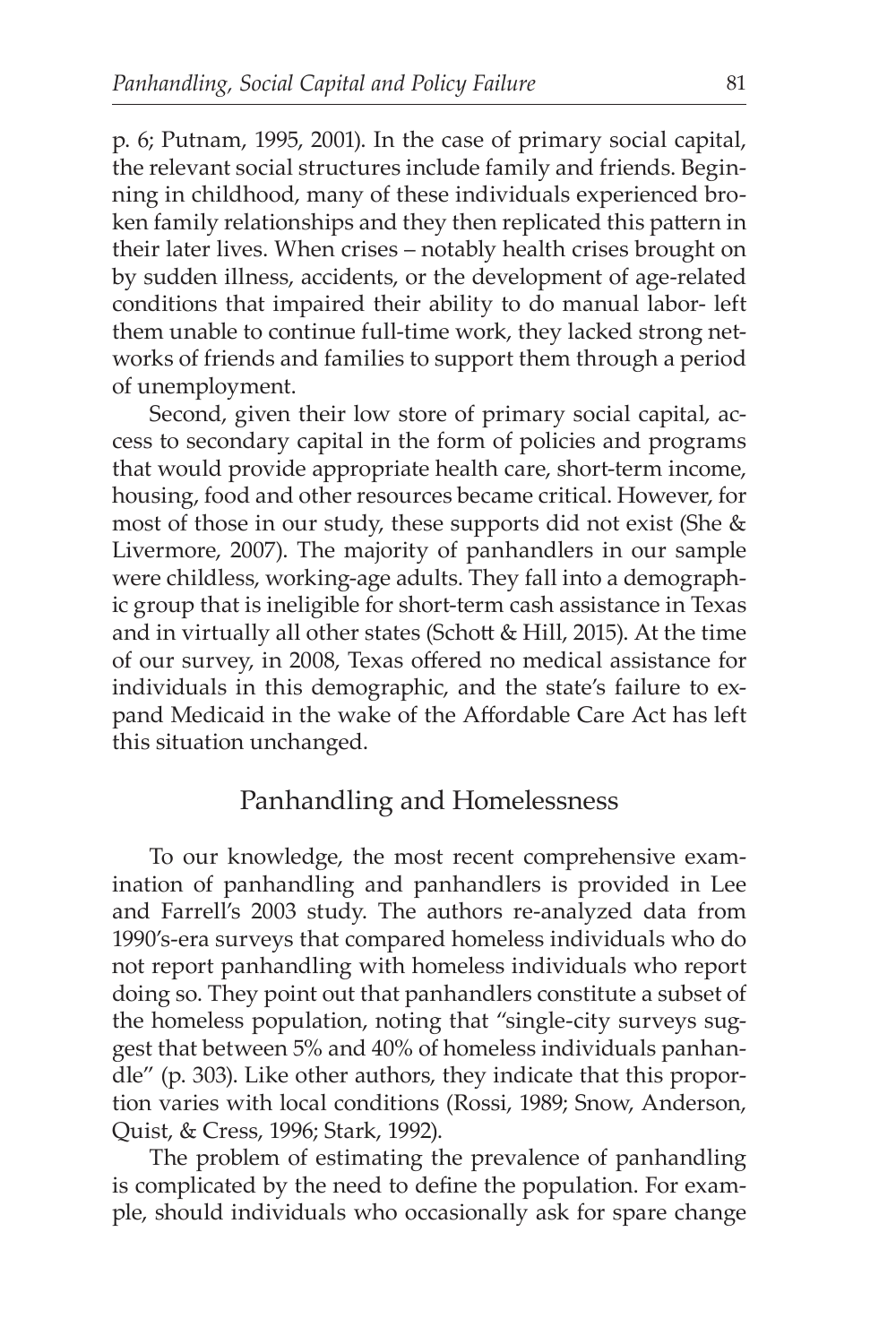be included in the category, or should it be reserved for those who derive a majority of their income from soliciting? Further, authors such as Duneier, Hassan and Carter (2000) and Gowan (2010) note that panhandling may be stigmatized even within the street economy, so that individuals may be reluctant to report their participation. One methodological solution to the problem of defining the panhandling population would involve developing a data set based on the responses of individuals who are observed to be panhandling. The data set that we analyze in this paper meets that criterion.

### Panhandlers and Primary Social Capital

A number of studies have found that disrupted families of origin that cause children to experience episodes of foster care, abandonment, abuse, neglect, and homelessness increase the probability of adult homelessness (Browne, 1993; Herman, Susser, Struenin, & Link, 1997; Koegel, Melamid, & Burnham, 1995; Mangine, Royse, Wiehe, & Nietzel, 1990; Pecora et al., 2006; Pillavin, Sosin, Westerfelt, & Matsueda, 1993; Roman & Wolfe, 1995; Rosenheck & Fontana, 1994; Shelton, Taylor, Bonner, & van den Bree, 2009; Tessler & Rosenheck, 2003). Difficulties in establishing supportive relationships with friends, employers and significant others in adult life often follow, creating what Snow, Anderson and Koegel (1994) term a "biographic vulnerability" to homelessness. In their review of 60 studies of homeless populations, Shlay and Rossi (1992) found that 36% of homeless individuals reported having no friends, while an average of 31% reported having no contact with kin.

Lee and Farrell (2003) found that a large majority of panhandlers also report one or more adverse childhood events, and that this proportion (78.1%) is not significantly different from that reported by other homeless individuals (81.6%). They find, however, that panhandlers are significantly more likely to report low levels of social capital as adults. For example, among individuals who identified as panhandlers, 68.1% report that they never married, while 44.9% of homeless individuals reported that they had remained single. Panhandlers were also significantly less likely to have lived with others prior to becoming homeless. For panhandlers, 54.8% had previously lived with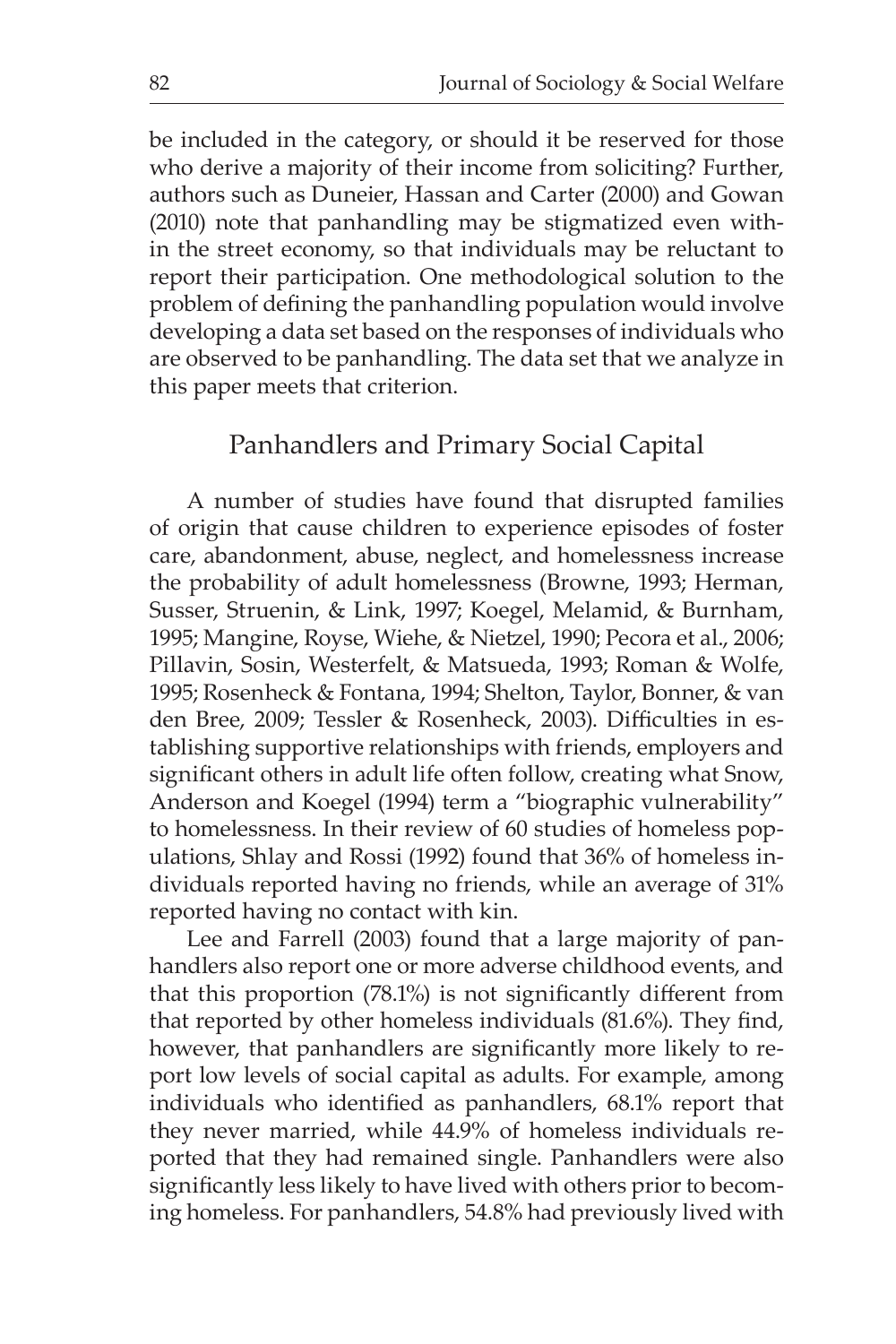others, while 68.9% of homeless individuals had done so (Lee & Farrell, 2003). Panhandlers, in other words, were significantly less likely than other homeless individuals to have networks of family or friends on whom to rely during difficulties.

# Panhandlers and Secondary Social Capital

Lee and Farrell's (2003) study also found that panhandlers were less likely than other homeless individuals to receive support from social programs. Panhandlers were significantly more likely to report that they did not receive support from programs such as SSI, SSDI, SNAP, medical assistance, cash assistance and housing subsidies. While 48.7% of homeless individuals reported receiving government benefits within the past month, only 26.7% of panhandlers reported receiving these benefits. Panhandlers were also significantly more likely to report experiencing food insecurity while homeless- 86.7% of panhandlers reported insecurity, as compared to 54.8% of other homeless individuals.

Both in the case of primary social capital and in that of access to policies, Lee and Farrell's (2003) data provide a snapshot of the way in which panhandlers connect to resources that might provide assistance in managing periods of unemployment or ill health. These data however, provide little sense of process. They do not provide information about the way in which difficulties with these connections affect the transition into panhandling, nor about the way in which these difficulties may prevent individuals from returning to the full-time labor market.

# Breakpoints and Cascades: The Role of Health Issues

Existing studies of panhandlers offer little specific insight into the circumstances that cause individuals to begin and to continue panhandling. A number of studies of homeless individuals, however, have found that episodes of homelessness are the result of "cascades" or "constellations" of difficulties (Borchard, 2007; Crane et al., 2005) that include events such as the end of a relationship, the loss of a job, or severe health issues. Difficulties with social capital that appear early in life and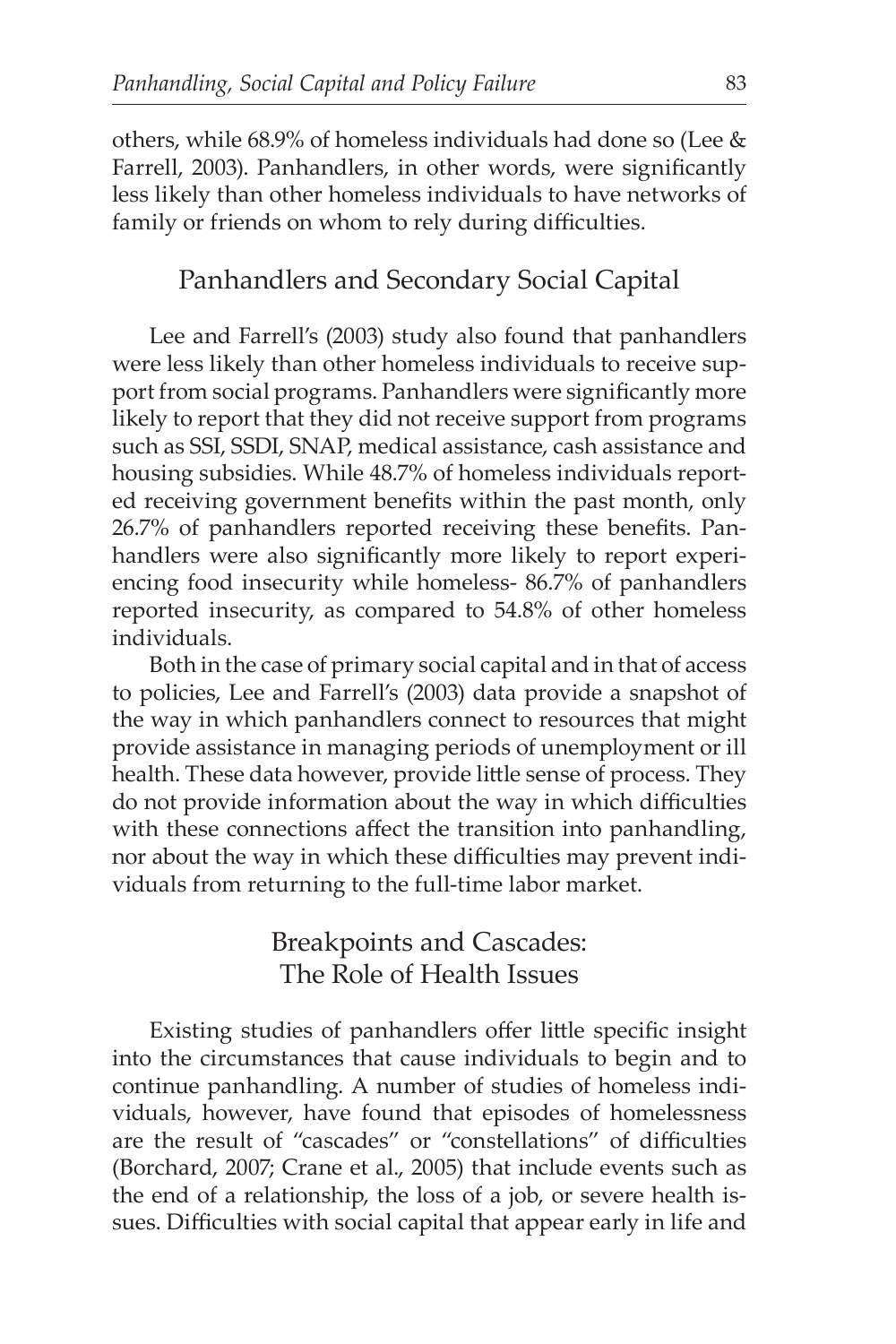are replicated in later relationships also create breakpoints from the formal labor market, leading to extreme poverty and homelessness (Hwang et al., 2009; Snow et al., 1994).

Existing studies suggest that health issues are a central element in these cascades. Studies have routinely found that homeless individuals have a high prevalence of health problems (Gelberg, Linn, & Mayer-Oaks, 1990; Gelberg, Linn, Usatine, & Smith, 1990; Hwang & Bugeja, 2000; Robertson & Cousineau, 1986). Studies of homeless and near-homeless individuals who panhandle in the United States have identified similar high rates of physical difficulties. Lee and Farrell (2003) found no significant difference between panhandlers and other homeless individuals in the incidence of chronic physical problems such as anemia, diabetes, high blood pressure, heart disease, stroke, liver problems, arthritis, cancer, and lost limbs (44.8% of panhandlers as against 46.5% of non-panhandlers).

In this project, we analyze information from our data set in order to answer four questions derived from the existing literature.

- 1. What is the demographic composition of the panhandling population, and what does this composition suggest about the circumstances that produce and maintain episodes of panhandling?
- 2. Do panhandlers have a history of disrupted family and personal relationships? Do low stores of social capital play a part in their initial break from formal labor markets and in the continuation of panhandling?
- 3. Do panhandlers lack access to supportive social programs? What factors shape their patterns of access?
- 4. Do these two factors interact to trigger the transition into homelessness and panhandling and to maintain the separation from formal labor markets?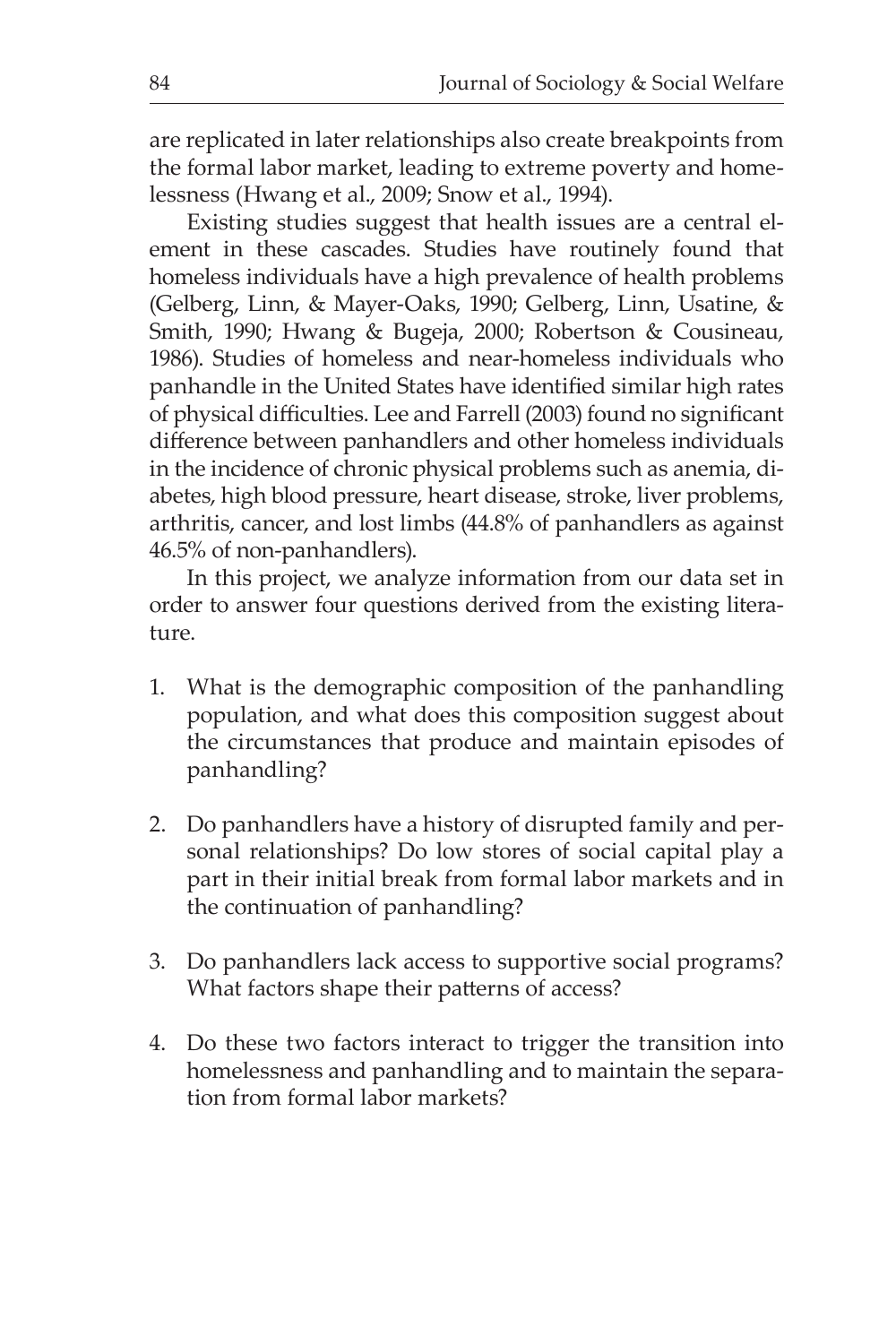### Data and Method

 The study that we present is based on data obtained from a project funded by the City Council in Austin, Texas in order to provide information about individuals who panhandled along city roadsides (Lein, Beausoleil, Chang, Frenkel, & Naik, 2008). Researchers affiliated with the University of Texas at Austin prepared a 49-question survey instrument that was designed to reflect both existing research on homelessness and panhandling and concerns raised by stakeholders. Initial drafts of the instrument were revised and amended after consultation with key informants and stakeholders. After the project received approval from the University of Texas IRB, a research team of five graduate and two undergraduate researchers received training on locating participants and administering questionnaires.

The method for locating participants was designed to take account of spatial patterns of panhandling activity. Intersections at which panhandling was most common were identified through repeated observations and discussions with the Austin police department. This process also determined that, due to the extreme heat and difficult conditions, individuals rotated through these intersections during different times of the day, effectively creating multiple "shifts" at each location. Investigators were assigned to specific "shifts" at each intersection during the six-week data collection phase, enabling them to develop a clear understanding of the patterns of activity that occurred in each area.

Interviewers followed the survey protocol developed by researchers such as Bose and Hwang (2002). They approached individuals over the age of 18 who were actively soliciting at intersections during the interviewer's assigned "shift." Potential participants were offered a \$5 incentive for survey participation. Only five individuals who were contacted refused to participate, and three surveys were started, but not completed due either to the respondent's choice or interviewer's decision. A total of 103 surveys were completed from an estimated total population of between 300 and 500 roadside solicitors. Four duplicate surveys were also completed and tested for consistency, although the duplicate information was not analyzed.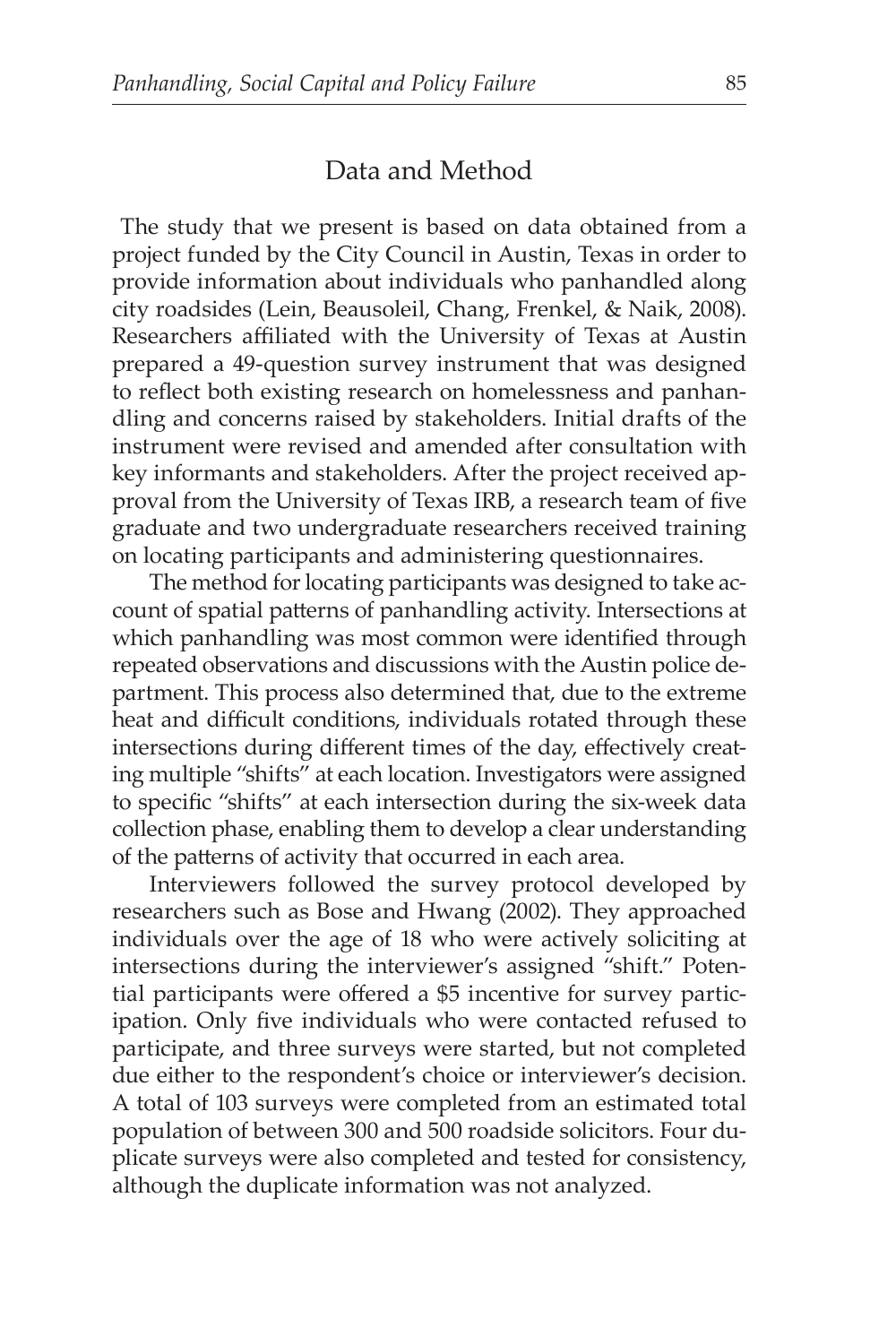Qualitative data were collected in two ways. First, eighteen semi-structured life history interviews were conducted with a subset of survey respondents selected by interviewers. These respondents were offered a meal and \$10 in cash as an incentive. The in-depth interview group was intended to reflect the demographic parameters of the overall sample, except that investigators were asked to over-sample women and minorities in order to provide more information about these infrequently studied groups. The interviews allowed participants to present extended life history narratives. Responses were not transcribed verbatim, but were reported in field notes that included both direct quotations and summaries. Since participants were not selected randomly, the interviews were intended only to provide richer detail about the circumstances that led participants to homelessness and panhandling, about their relationships to other individuals and to the community, and about the circumstances of their lives as panhandlers.

Second, qualitative data were collected from responses to open-ended survey questions. These responses were inductively coded using an iterative process that involved multiple coders and multiple rounds of revision to categories.

### **Limitations**

The project has three principal limitations. First, although our sample selection strategy followed protocols used by other researchers in this area, neither participants in the survey nor those chosen for in-depth interviews were randomly selected, so that the results that we report are suggestive rather than conclusive. Second, all respondents were located in Austin, Texas, so that our findings are shaped by local conditions and policies. In particular, at the time of our interviews, Texas had extremely restrictive policies for providing medical and cash assistance to childless, working age adults, a situation that has not been altered by the subsequent passage of the Affordable Care Act. Finally, although the majority of information in our study was obtained by a combination of survey responses and in-depth interviews, information about individual work histories was derived only from interviews.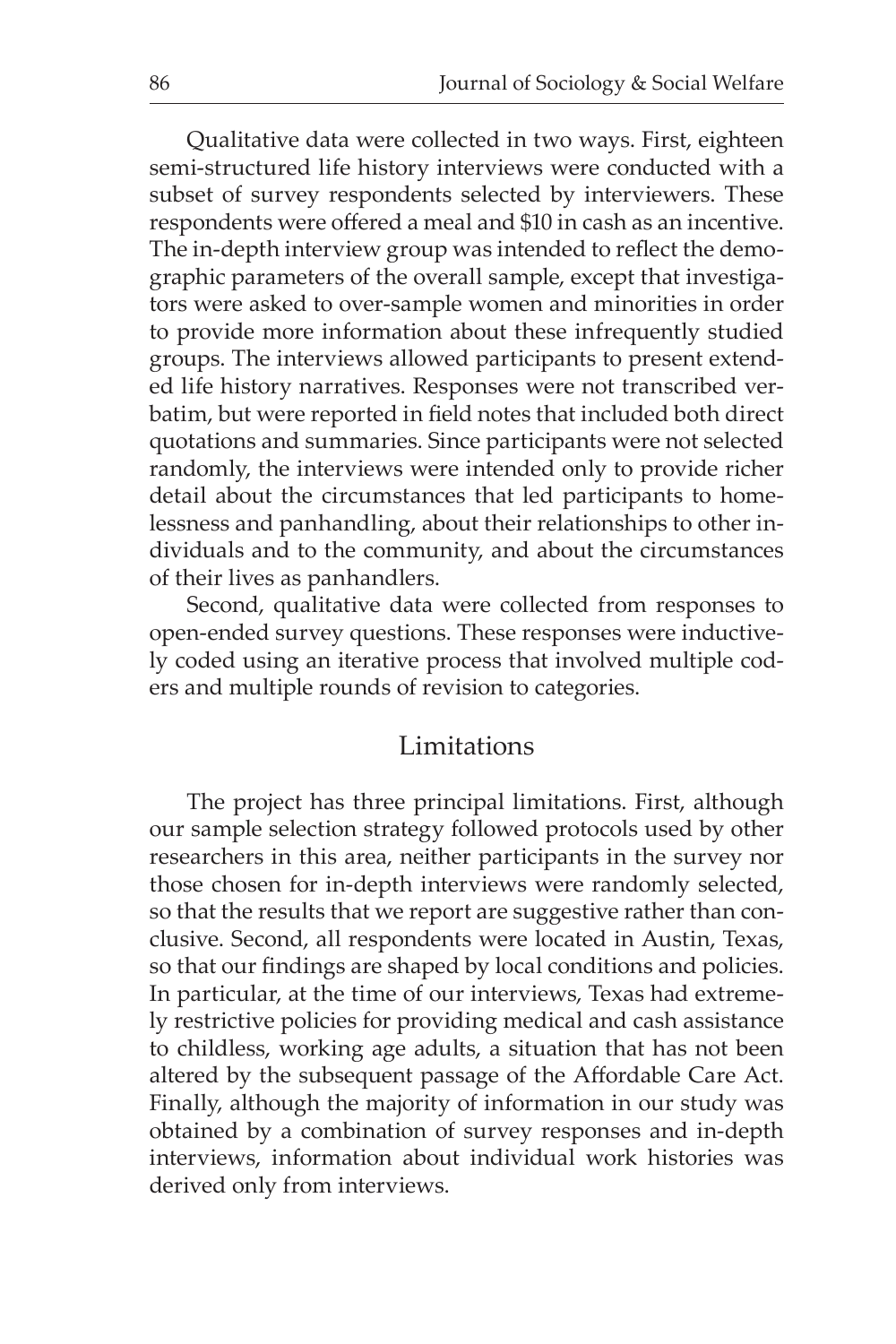# Findings

#### *Demographics of Panhandlers*

The average individual identified by our sampling strategy was male, White, and over 40. Eighty-two per cent of survey respondents were between the ages of 45 and 63. Only one respondent was under the age of 30. This sample was somewhat older than that found in other studies. Shlay and Rossi (1992) found that the average age of homeless individuals in the 60 studies they reviewed was 36.7, while Lee and Farrell (2003) found a mean age of 38.4 both for panhandlers and other homeless individuals.

The higher average age of individuals in our sample has implications both for their relationship to the labor market and for their access to benefit programs. Middle-aged individuals who work in occupations that require manual labor often begin to experience physical symptoms that reduce their ability to work (Case & Deaton, 2005, 2015; Karpansalo et al., 2002; She & Livermore, 2007) while they are not yet eligible for Social Security retirement benefits. The Social Security programs that might be available to them, SSI and SSDI, have lengthy application procedures that require extensive medical documentation that is problematic for individuals who lack access to regular medical care. As well, both programs reject a large number of initial applications. In 2010, 34.8 per cent of initial applications for SSI and SSDI were accepted (United States Social Security Administration, 2011, Table 59).

With respect to gender, eighty-eight individuals (85% of the population) were male and 15 individuals (15% ) were female. Lee and Farrell's (2003) study found a similar distribution and noted that the proportion of panhandlers who were male was significantly higher than that for homeless individuals who did not report panhandling.

With respect to race, most studies report higher proportions of African American respondents than the 10% included in our sample: Lee and Farrell (2003) find that 59.7% of panhandlers and 59% of homeless individuals were members of minority groups. However, Stark (1992) notes that the racial and ethnic composition of panhandling populations varies significantly with local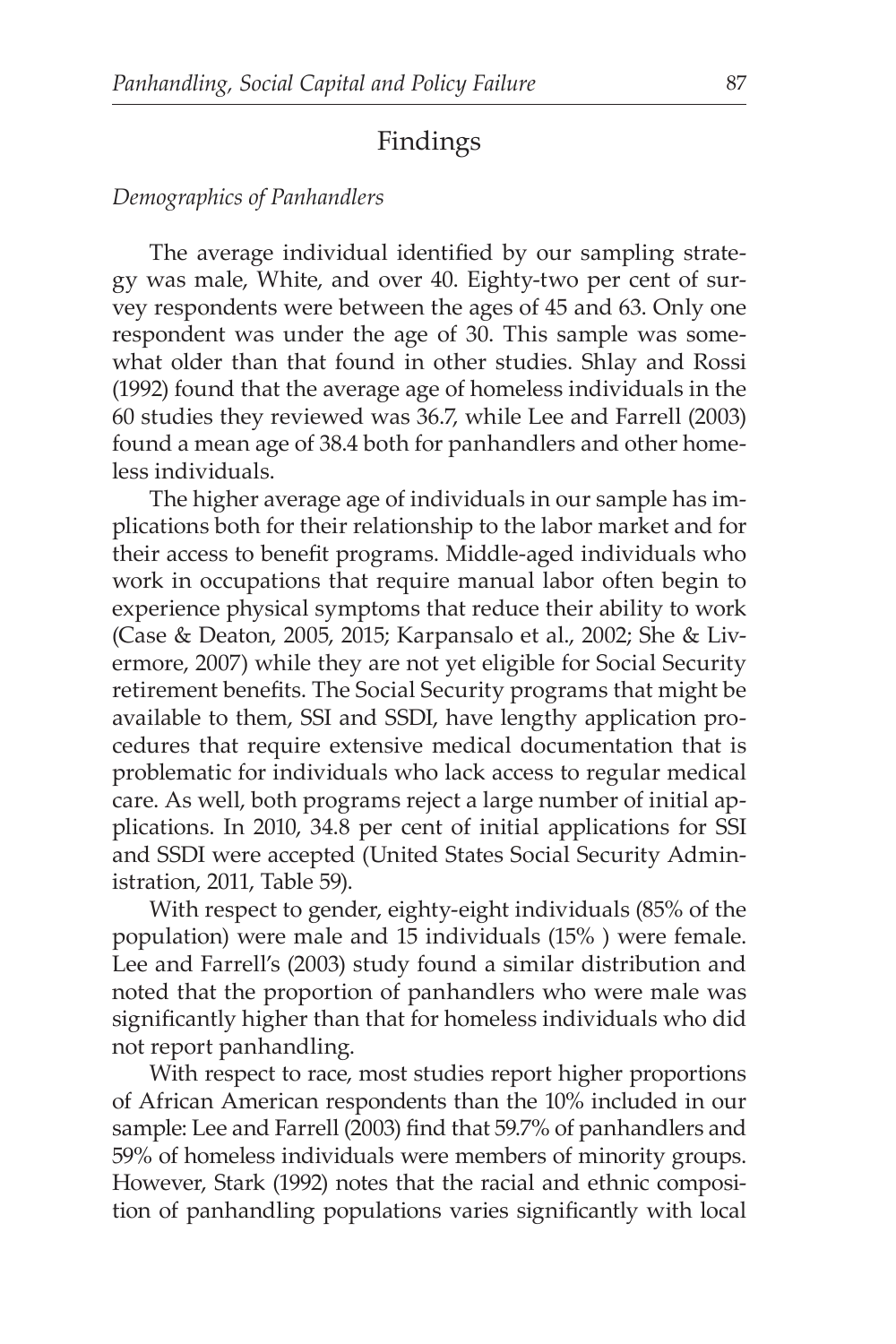conditions. The percentage of African-American respondents in our sample is slightly higher than the total percentage of African Americans in the Austin population, which the 2010 Census documented as 8.1% (United States Census, 2010).

With respect to ethnicity, none of our respondents identified as Hispanic, although the 2010 Census documented the percentage of Hispanics in the total Travis County population as 30.5%. To our knowledge, there are no existing studies of Hispanic panhandlers, but studies have found that Hispanics are under-represented in homeless populations in Texas and elsewhere (Castaneda, Klassen & Smith, 2014). Conroy and Heer (2003) argue that this may result from the fact that existing studies sample from individuals who use public services and shelters that many Hispanic individuals may avoid due to their legal status. Since panhandling involves similar public exposure, this may account for our findings.

We also found a somewhat smaller percentage of veterans than that identified by other studies. Seventy per cent of respondents reported that they had not served in the military, while 30% (all male) had done so. Rosenheck, Frisman and Chung's 1994 analysis of four 1986-1987 surveys of homeless populations found that 41% of homeless males were veterans, and the National Coalition for the Homeless reported nearly the same proportion (40%) in 2009. Since honorable discharge from military service provides individuals with access to VA services that can include free health care, disability payments, and housing advocacy, the fact that our sample includes a lower percentage of veterans limits the number of individuals who have access to these services and increases the importance both of primary social capital and of public policies and programs.

#### *Primary Social Capital*

Responses to the large-sample survey provide information on the childhood experiences of respondents with homelessness and foster care, as well as information on their current relationship status. In-depth interviews add more detailed information about the way in which access to primary social capital shaped the transition into panhandling. Fourteen per cent of the respondents to our large survey reported that they had been in foster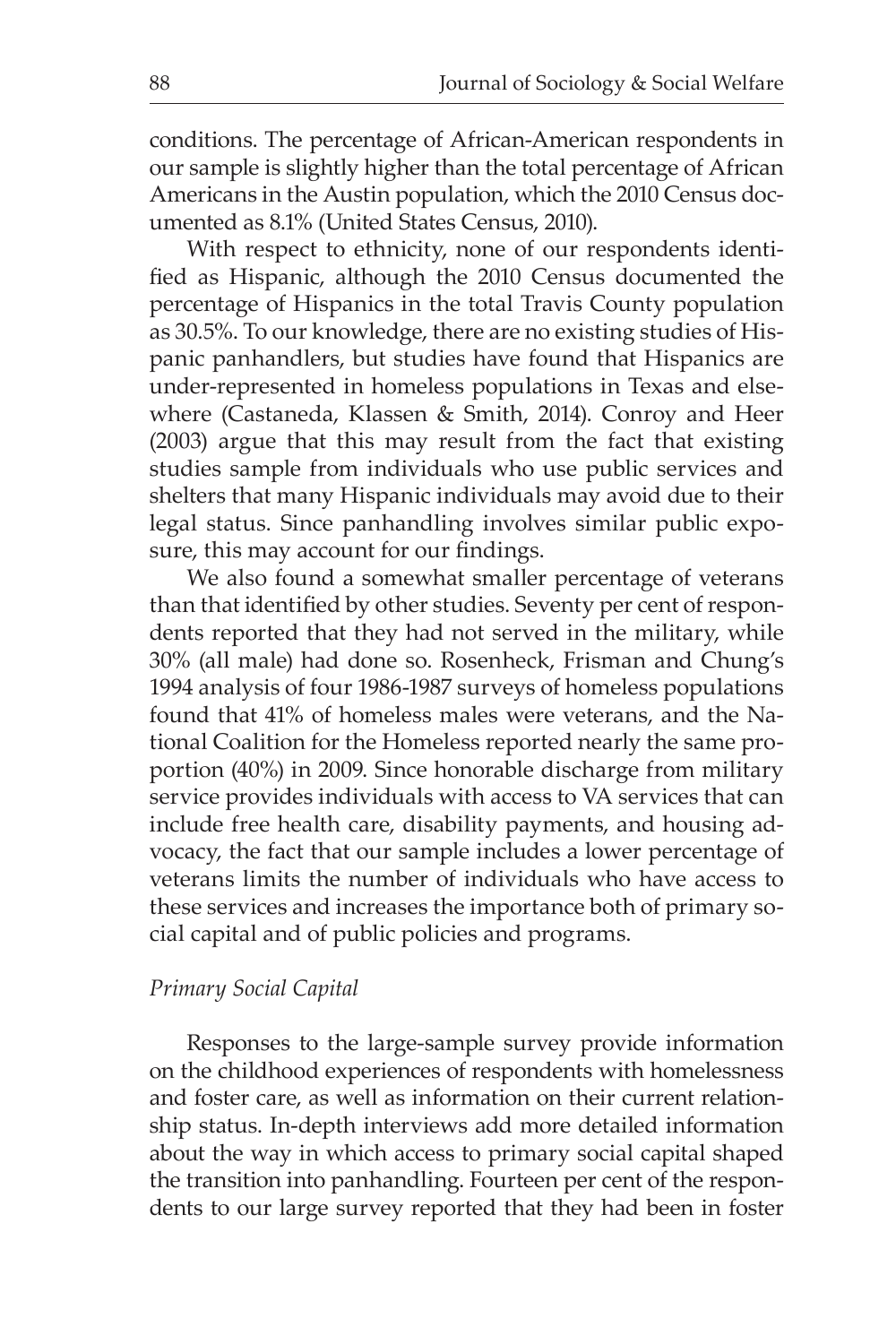care before the age of 18, while 14% also indicated that they had been homeless before this age. Although these rates are lower than those reported by other surveys, in-depth interviews demonstrate that a variety of other serious family difficulties in childhood also produced disruptions in primary capital. For example, individuals who were interviewed reported physical and verbal abuse within intact homes, episodes of parental abandonment that led to care by grandparents or other relatives, and parental drug and alcohol abuse. These interviews did not constitute a representative sample of the larger survey population, but each individual whom we interviewed shared information about serious difficulties in their families of origin.

Individuals in our large survey and in-depth interview participants also reported difficulties with maintaining stable adult relationships. Thirty-three per cent of these individuals indicated that they had never married, and 55% identified themselves as "divorced or separated," while 9% said that they were either married or in a common law relationship. On this measure, we found a lower rate of individuals who reported that they had never married than the 68.1% identified by Lee and Farrell's 2003 study, although the term "married" may be understood differently by individuals in the state of Texas, which has relatively lenient standards for common law marriage (Common Law Marriage Fact Sheet, 2015). Each of the individuals who participated in in-depth interviews gave more detail about difficulties in adult relationships with significant others, with their parents and with their children.

#### *Secondary Social Capital*

Difficulties with primary social capital were replicated in the case of secondary social capital. These difficulties took two forms. First, individuals who had participated in activities such as military service (which can provide access to social mobility and to free health care and other benefit programs) and higher education, which can also be a bridge to social mobility, did not seem to benefit from these involvements. Second, most individuals were disconnected from other public programs, such as medical assistance, food assistance, and disability payments.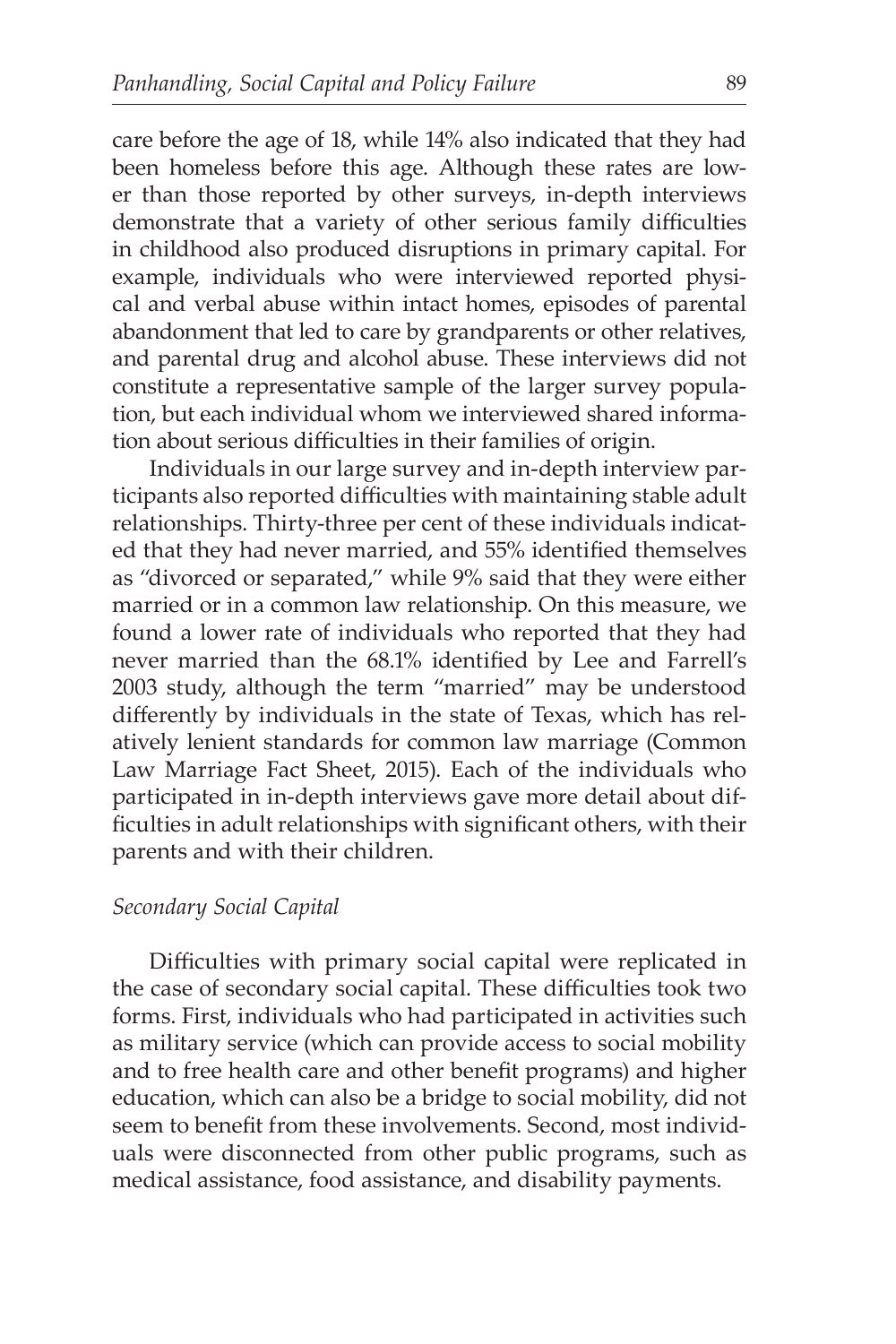#### *Broken Bridges*

For many of the individuals in our study, participation in activities often associated with increased odds of social and economic mobility had not had the expected effect. Education and military service are often viewed as bridges out of poverty and difficult early circumstances. However, our study indicates that, for individuals who panhandle, these bridges are broken.

The connection between military service and homelessness has received a great deal of attention. By most estimates, veterans make up about 13% of the adult homeless population, while in our study, 30% of the overall group were veterans. The connection between service and homelessness may initially seem paradoxical, since involvement in the military is often viewed as a source of social capital and social mobility, providing individuals with opportunities to acquire education and skills and to develop social and professional networks. Successful completion of service can also provide secondary social capital in the form of access to benefits such as disability pay and the right to free healthcare through the VA Medical system.

However, as our in-depth interviews demonstrate, military service can also become part of a cascade of events that add to individual difficulties. For individuals that lack the social and individual supports needed to make a successful transition to life outside the military, service can have negative consequences. Individuals who fail to complete service, receiving dishonorable discharges, are ineligible for VA health benefits, and their discharge status may affect their employment prospects. Two of the four veterans who participated in in-depth interviews were in this situation, and, while 30% of the individuals in the large sample reported military service, only 26% reported receiving VA benefits.

A similar point can be made about education. While popular mythology associates homelessness, extreme poverty, and panhandling with lack of education, a majority (55%) of individuals in our large sample had completed high school. Twenty percent had some college education, while 9% were college graduates and 4% had an associate's degree or professional certification. Lee and Farrell (2003) also found that a majority of both panhandlers and homeless individuals had high school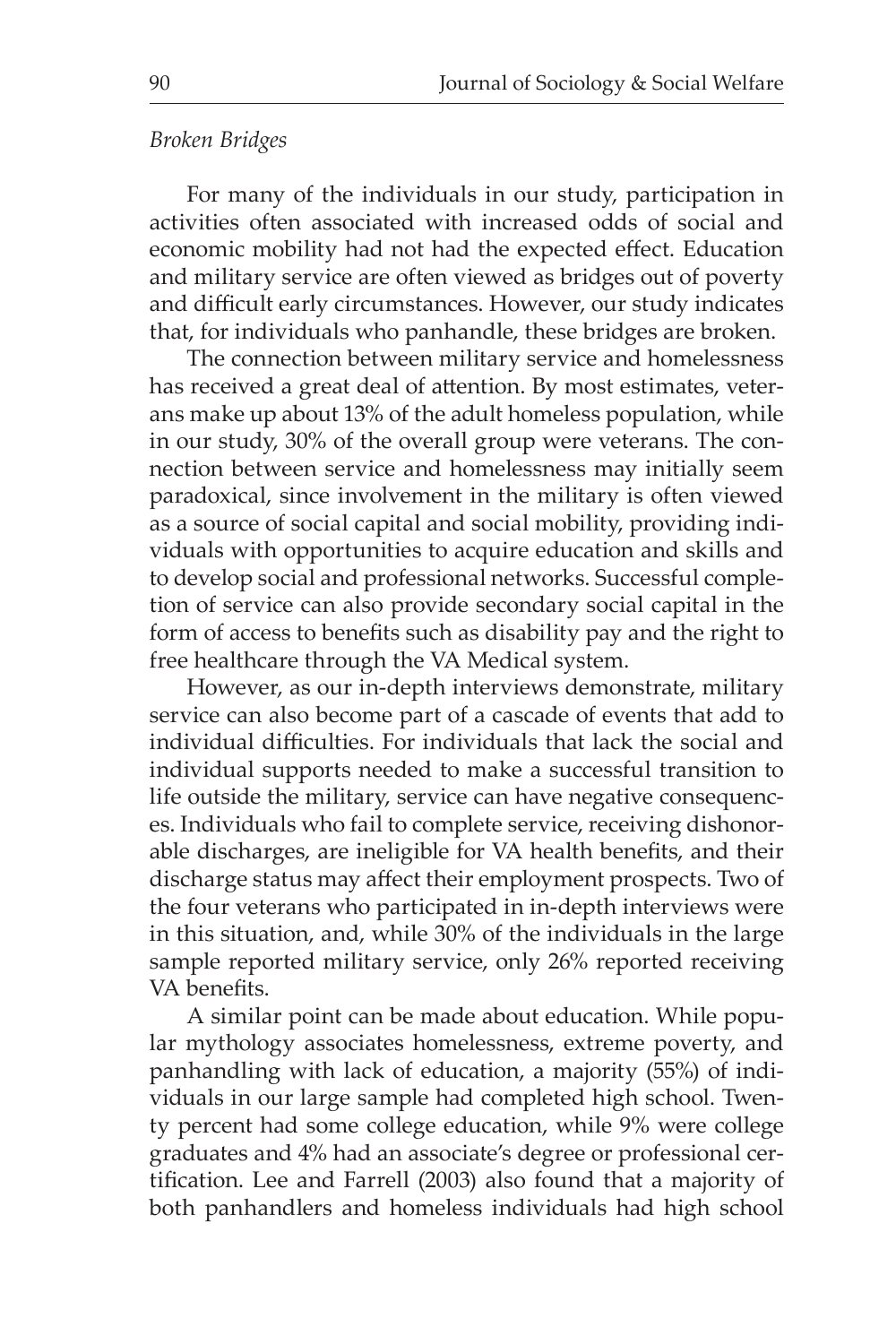diplomas. Only 34.7 % of panhandlers and 38.5% of homeless individuals lacked diplomas, a difference that was not statistically significant. Bose and Hwang (2002) found that 19% of 54 homeless male panhandlers interviewed in Toronto had at least some college. Our research suggests that here, as in the case of military service, a factor that is often associated with upward mobility has not had the expected effect.

#### *Disconnection*

Although common perceptions of panhandlers and homeless individuals often associate them with dependence on public benefits, our data make a different case. Our survey showed that respondents almost never used all the services for which they were financially eligible and that they generally accessed assistance with food and clothing from private rather than from public sources. In-depth interviews provided more detailed information about barriers to service use.

As Table 1 demonstrates, very few respondents had access to cash benefits, housing subsidies or food stamps. Although a majority indicated that they had left regular employment due to health issues, only 15% indicated that they received SSI or SSDI. Three of 18 individuals who participated in in-depth interviews indicated that they had thought of applying, had previously applied, or were in the process of applying for these benefits.

A minority of respondents had access to publicly-funded medical services, although a much larger share indicated that they needed these services. Thirty per cent of survey respondents had MAP (Austin Medical Assistance Program) cards given to very poor Travis County individuals ineligible for state Medicaid, while 37% of respondents said that they needed but did not have this benefit. Fifteen per cent of respondents had Medicaid or Medicare, while 38% of respondents said that they needed but did not have these benefits.

Both intensive interviews and the larger survey suggest some reasons for low rates of public benefits utilization. Past criminal history can prevent individuals from receiving benefits such as housing subsidies and food stamps. Lack of photo identification constitutes another barrier: Forty-seven percent of survey respondents lacked valid photo ID, and 39% of those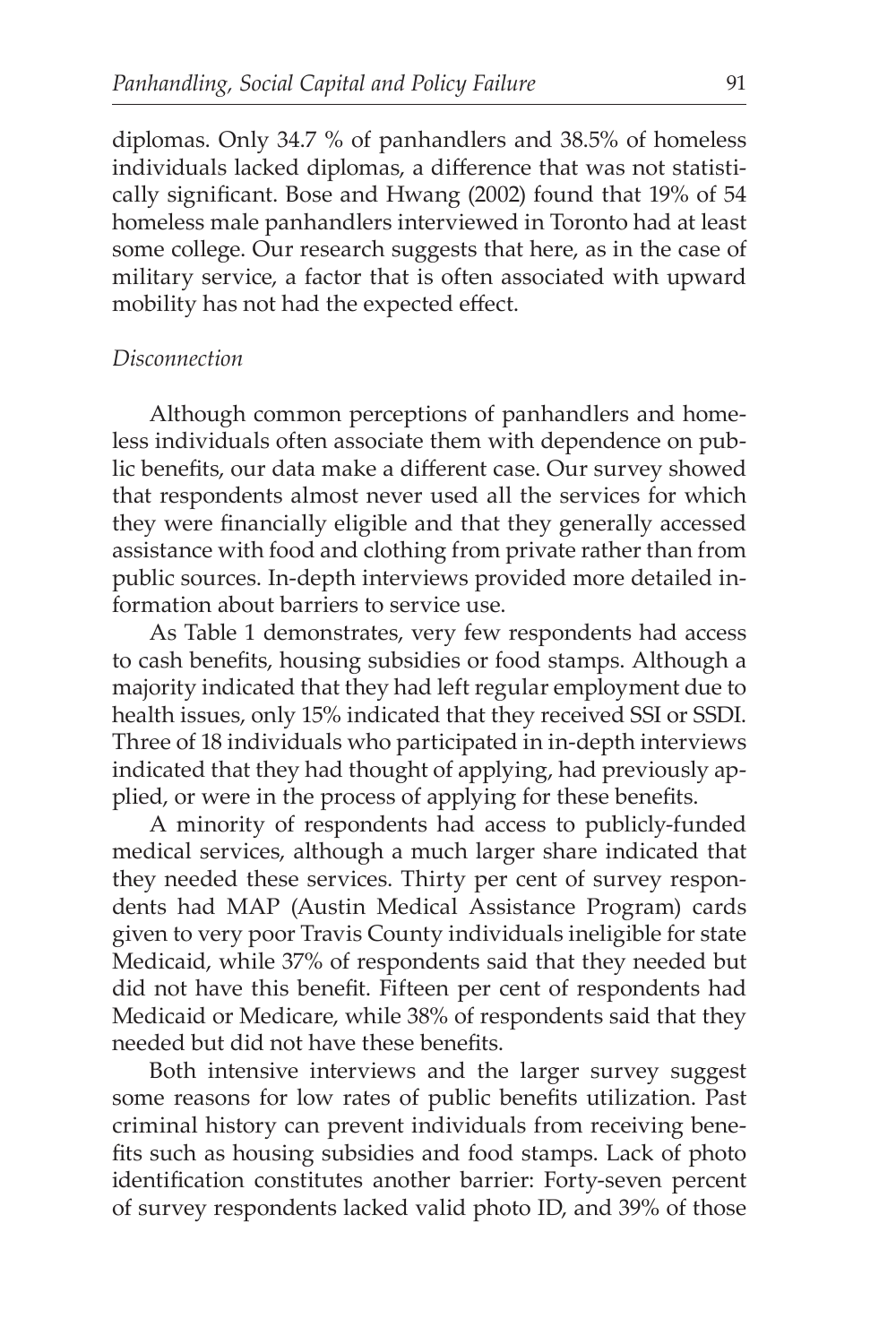without ID had been in this situation for at least two years. Applications for SSI, SSDI, SNAP and housing subsidies require valid photo identification.

|                     | Do Not Receive* |    | Receive Percentage Receiving |
|---------------------|-----------------|----|------------------------------|
| Pension/Retirement  | 97              | 5  | 5%                           |
| Unemployment        | 101             | 1  | $1\%$                        |
| Disability/SSI/SSDI | 87              | 15 | 15%                          |
| VA                  | 77              | 25 | 26%                          |
| TANF/Welfare        | 99              | 1  | $1\%$                        |
| <b>SNAP</b>         | 85              | 17 | 17%                          |
| Housing Subsidy     | 101             | 1  | $1\%$                        |
|                     |                 |    |                              |

Table 1: Sources of Benefits Income and Number Receiving Benefits for Individuals in Large Sample

\*Number of individuals who responded to each item

The survey and interview data also show that a majority of individuals make use of private charities to provide food, clothing and personal supplies. These private services are less likely to require identification from users or to require lengthy application processes that require extensive documentation. Sixty-one per cent of survey respondents indicated that they use food pantries or charities that provide free meals. Other private charities provide help with clothing donations. Thirty-nine percent of respondents reported using clothing and donation services. Overall, 46% of respondents reported that they use services from church and religious groups.

#### *Factors that Initiate and Maintain Panhandling Careers*

Both our survey and in-depth interviews included questions about why individuals had left waged employment. In the survey, as Table 2 indicates, the most common responses were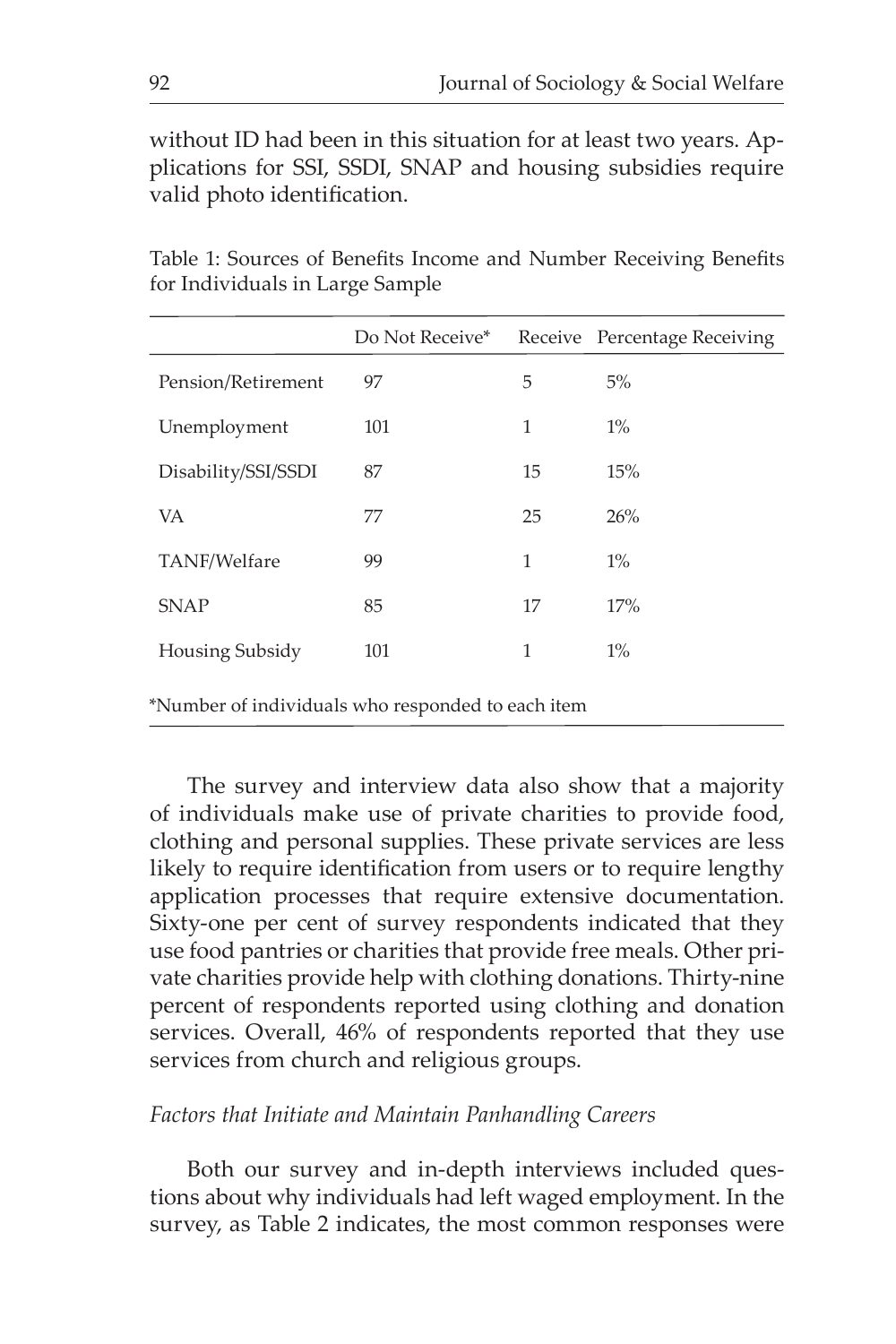related to physical health. Both primary and secondary social capital shape the way in which health issues affect longer-term employment. Fractured family networks often do not provide support during periods of health-related unemployment. If military service results in a dishonorable discharge, it does not provide access to VA medical care.

The lack of policy supports available to individuals in this demographic group also structures the connection between physical health and the transition into solicitation. Employment in physically demanding jobs may produce injuries and illness and becomes more difficult to sustain in middle age. Benefits that might cushion these effects, such as workman's compensation and disability programs, may be difficult to access and do not fully replace wages.

| Category                 | Reason                         | Number       | Percent of Reasons* |
|--------------------------|--------------------------------|--------------|---------------------|
| Physical Health          |                                | 41           | 37%                 |
|                          | Injury, Accident               | 12           | 10%                 |
|                          | Illness/Chronic<br>Condition   | 31           | 26%                 |
|                          | Other/unspecified              | $\mathbf{1}$ | $1\%$               |
| <b>Employment Issues</b> |                                | 30           | 25%                 |
|                          | Job Ended                      | 10           | 8%                  |
|                          | Fired                          | 4            | 3%                  |
|                          | Left Job                       | 7            | 6%                  |
| Family                   |                                | 11           | 9%                  |
|                          | End of Relationship            | 6            | 5%                  |
|                          | Death of immediate<br>Relative | 4            | 3%                  |
|                          | Birth of Child                 | $\mathbf{1}$ | $1\%$               |

Table 2. Most Often Cited Reasons for Leaving Waged Employment

\*The table does not report the less commonly cited categories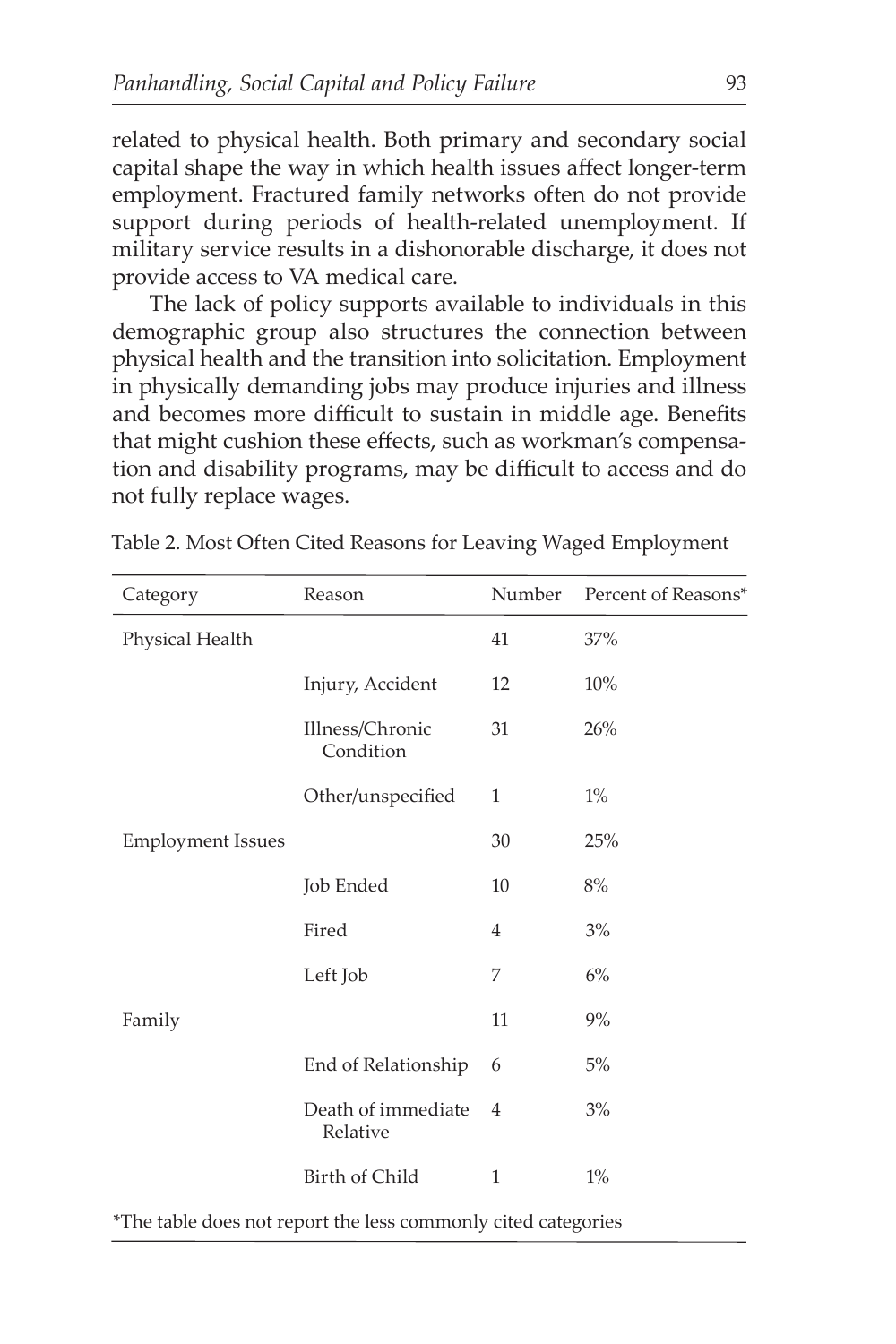In-depth interviews provided more information about the role of medical issues in triggering the dynamics that led to homelessness and panhandling. With the exception of one individual, all of those who participated in in-depth interviews had extensive work histories in the formal labor market. Six of the 18 individuals who participated in these interviews identified medical issues, including serious accidents and episodes of chronic illness, as the reason that they left full-time waged employment. Carpal tunnel syndrome, arthritis, uncontrolled diabetes, and lung disease were some of the physical issues cited.

Medical issues also continued to separate these individuals from the job market. Chronic disease was a major issue. Conditions referenced by the full sample were musculoskeletal problems (35%), respiratory issues (9%) and cardiovascular problems (8%). Other conditions noted were vision problems, cancer, diabetes, and epilepsy. Most of these individuals had co-occurring chronic health issues. Of the 18 individuals who participated in in-depth interviews, 15 mentioned concerns about ongoing health issues such as diabetes, asthma, COPD, endocarditis, tuberculosis, progressive eye disease and hepatitis. In some cases, these issues existed before homelessness; in others, they developed afterward. In a third set, the chronology could not definitely be established.

Medical issues may have been exacerbated by the need to rely on emergency rooms for treatment. Emergency rooms provided care for a majority of survey respondents. Forty-six percent reported that they had made between one and four visits in the previous year, and 18% had made between five and eleven visits.

## Discussion and Implications

Our study, which utilizes a mixed methods data set based on survey responses ( $n = 108$ ) and in-depth interviews ( $n = 18$ ) with individuals who were soliciting along roadsides in Austin, Texas, finds that many of these individuals began panhandling after a combination of difficulties caused them to become disconnected from the formal labor market. The effect of these difficulties was exacerbated because they lacked support both from helping networks of friends and families and from public policies and programs. Our findings have two implications.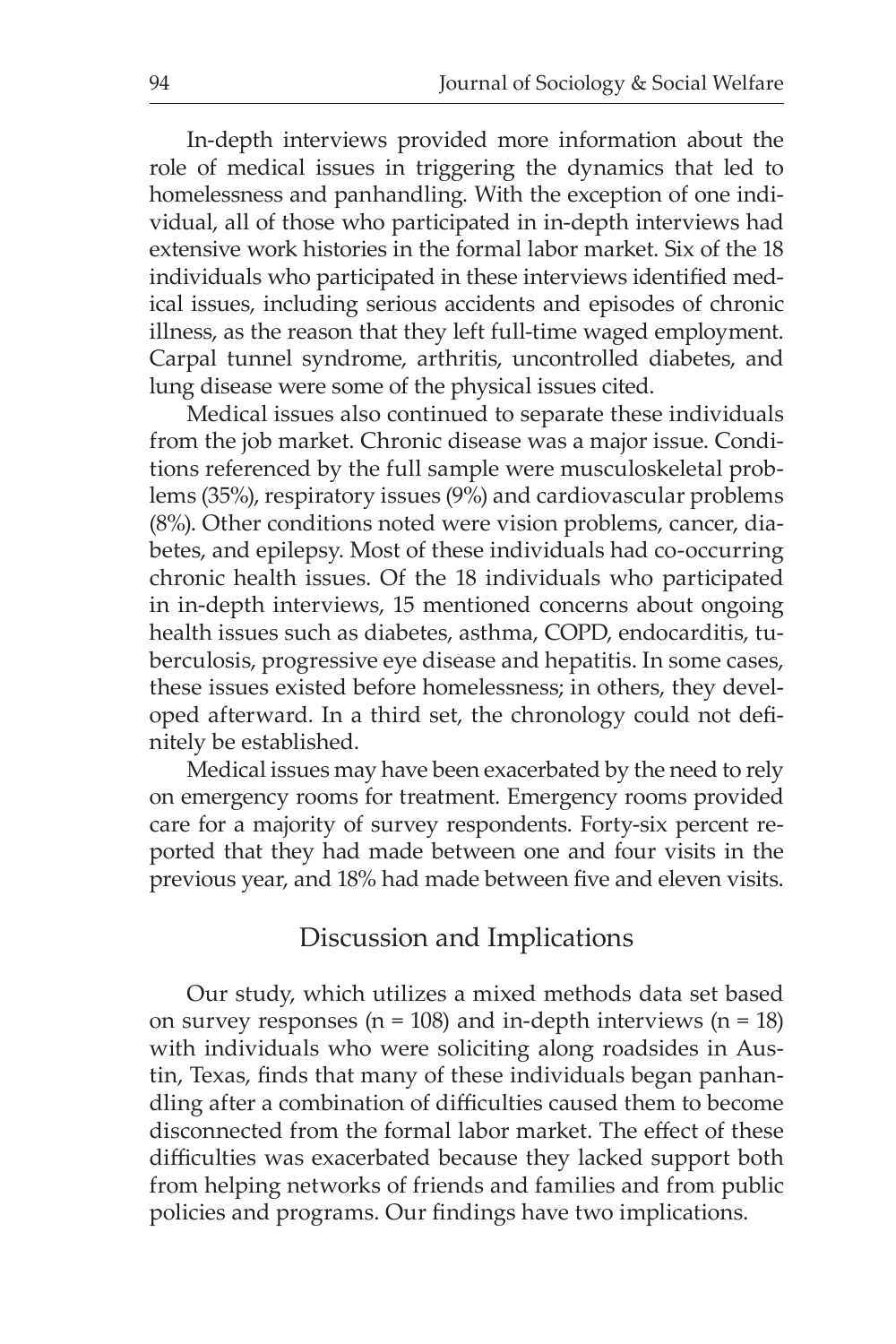First, we find that panhandlers are individuals who have been disadvantaged by the failure of multiple public systems and policies, including child welfare systems, educational systems, health care systems, policies that provide support for disabled individuals, and the military. The data that we present indicate that many of these of these failures occur at points of transition- that is, points at which individuals move out of disrupted families of origin, employment, or the military. This points up the need for agencies that work with at-risk individuals facing similar changes to focus on helping them to develop transition plans.

Second, we find that panhandling is connected to policies that severely restrict benefits for single, working age adults who become permanently or temporarily unemployed. This points up the need to increase access to temporary cash assistance, food stamps and medical assistance for individuals in this category. The national policy environment, however, is currently moving in the opposite direction. The number of states that provide general assistance for this demographic group has decreased, and the number of states that impose work requirements and time limits for access to SNAP has increased. In states such as Texas, that have refused to expand access to Medicaid, passage of the Affordable Care Act has had little impact on this group's ability to access medical care. Given the current direction of policy, our study suggests that panhandling is likely to become an ever-more visible face of extreme poverty and homelessness.

The authors would like to recognize the interview respondents who shared their personal experiences. We also thank Vince Cobalis, Susan Gehring, Katherine Hightower, and Gilja Koo from the City of Austin Health and Human Services Department, Felecia Williams and the officers from the City of Austin Police Department, David Gomez of Austin Travis County Mental Health Mental Retardation and ACCESS/ PATH, Greg Gibson from Texas Homeless Network, Amy Price from 211-Texas, United Way, Matthew Ayers from the Office to End Homelessness, House the Homeless, Inc., Patrick Wong from the University of Texas at Austin, LBJ School of Public Affairs, and Holly Bell from the University of Texas at Austin, Center for Social Work Research. Field researchers included Anna Bauer, Melissa Biggs, Peter Dahlberg, Tenisha Hunter, Cecil Ruby, and Melanie White, who were assisted by Christine Alvarez, Ashley Lemell, Emily Miller, Lisa Pokorny, and Berenice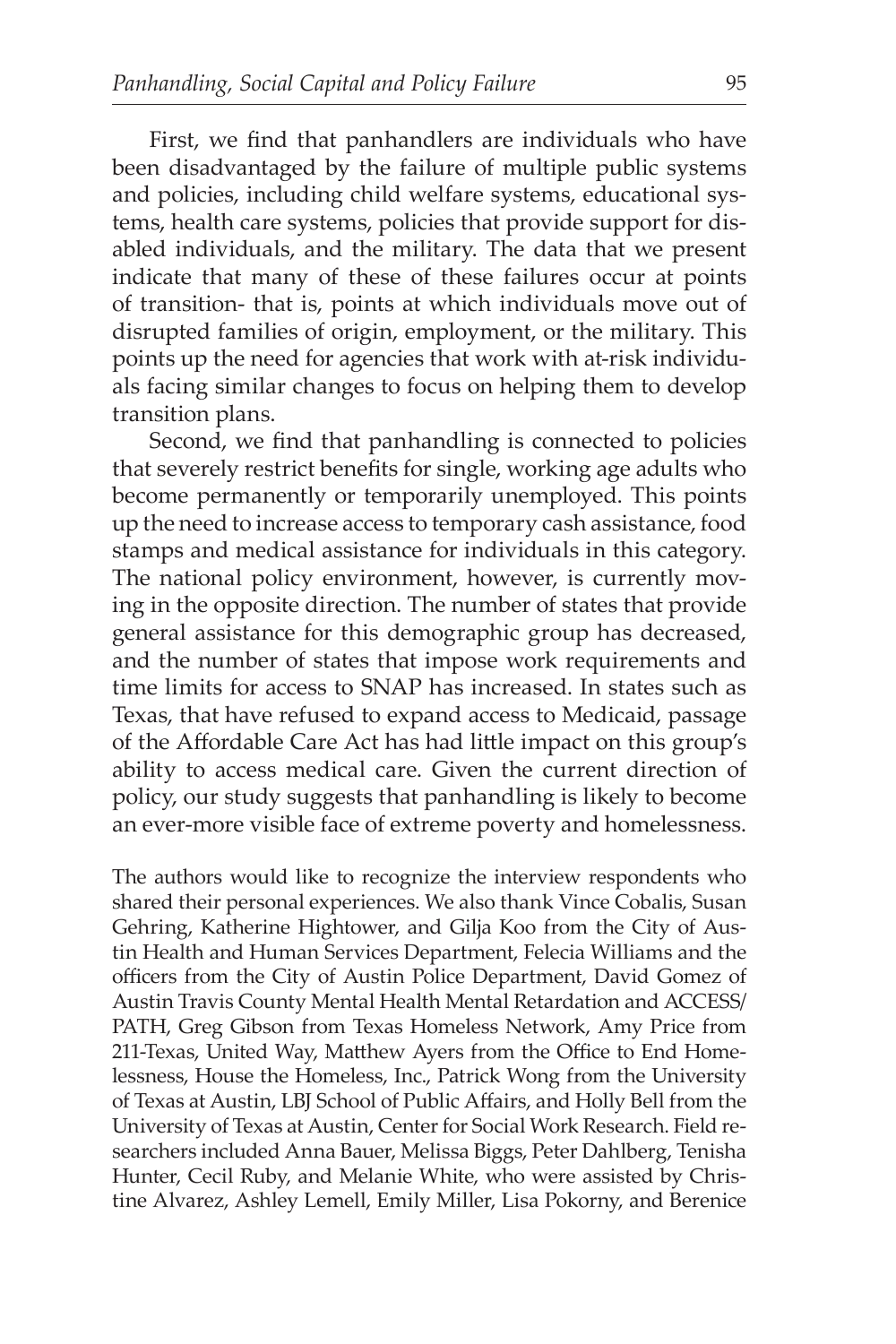Tostado. Laura Lein, Julie Beausoleil, Beth Bruinsma Chang, Lindsay Frenkel, and Reetu Naik, all of the Center for Social Work Research at the University of Texas at Austin prepared the technical report on which the article is based. Additional data analysis was completed by Jeff Albanese, Laura Lein and Amanda Tillotson at of the University of Michigan School of Social Work.

# References

- Baker, W. (1990). Market networks and corporate behavior. *American Journal of Sociology, 16*(3), 589–625.
- Bancroft, K. H. (2012). Zones of exclusion: Urban spatial policies, social justice, and social services. *Journal of Sociology and Social Welfare, 39*(3) 63–82.
- Borchard, K. (2007). *The word on the street.* Las Vegas: University of Nevada Press.
- Bose, R., & Hwang, S. W. (2002). Income and spending patterns among panhandlers. *Canadian Medical Association Journal, 167*, 477–479.
- Browne, A. (1993). Family violence and homelessness: The relevance of trauma histories in the lives of homeless women. *American Journal of Orthopsychiatry, 63*, 370–384.
- Buck, P. O., Toro, P. A., & Ramos, M. A. (2004). Media and professional interest in homelessness over 30 years (1974–2003). *Analyses of Social Issues and Public Policy, 4*(1), 151–171.
- Case, A., & Deaton, A. (2005). Broken down by work and sex: How our health declines. In (David Wise, Ed.), *Analyses in the Economics of Aging* (185–212) Chicago: University of Chicago Press.
- Case, A., & Deaton, A. (2015). Rising morbidity and mortality in midlife among white non-Hispanic Americans in the 21st century. *Proceedings of the National Academy of Sciences, 112*(49), 15078-15083.
- Castañeda, E., Klassen, J. D., & Smith, C. (2014). Hispanic and non-Hispanic homeless populations in El Paso, Texas. *Hispanic Journal of Behavioral Sciences, 36*(4), 488-505.
- Collins, D., & Blomley, N. (2004). Politics, poverty, and anti-panhandling by-laws in Canadian cities. In the Law Commision of Canada (Ed.), *New perspectives on the public-private divide* (pp. 40–50). Vancouver: UBC Press.
- Common Law Marriage Fact Sheet (2015). *Unmarried equality.* Retrieved from http://www.unmarried.org/common-law-marriagefact-sheet/.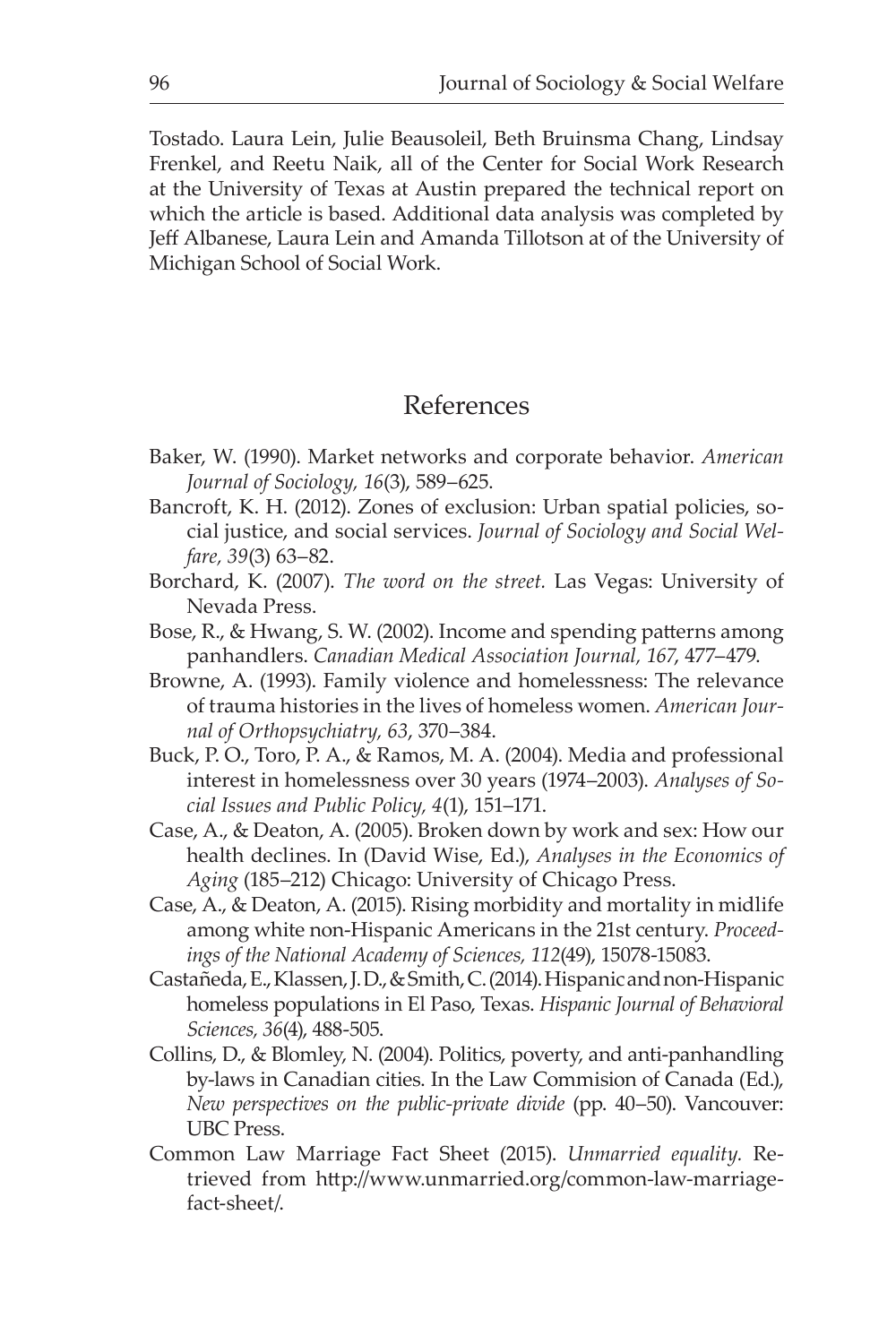- Conroy, S. J., & Heer, D. M. (2003). Hidden Hispanic homelessness in Los Angeles: The "Latino paradox" revisited. *Hispanic Journal of Behavioral Sciences, 25*(4), 530–538.
- Crane, M., Byrne, K., Fu, R., Lipmann, K., Mirabelli, F., Rota-Bartelink, A. & Warnes, A. M. (2005). The causes of homelessness in later life: Findings from a 3-nation study. The Journals of Gerontology Series B: *Psychological Sciences and Social Sciences, 60*(3), S152-S159.
- Duneier, M., Hassan, H., & Carter, O. (2000). Sidewalk. New York: Farrar, Strauss and Giroux.
- Ellickson, R.C. (1996). Controlling chronic misconduct in city spaces: Of panhandlers, skid rows, and public-space zoning. *Yale Law Journal, 105*, 1165–248.
- Forte, J. A. (2002). Not in my social world: A cultural analysis of media representations, contested spaces, and sympathy for the homeless. *Journal of Sociology and Social Welfare, 29*(4), 131–157.
- Gelberg, L., Linn, L., Usatine, R. & Smith, M. (1990). Health, homelessness and poverty: A study of clinic users. *Archives of Internal Medicine, 150*(11), 2325–2330.
- Gelberg, L., Linn, L.S. & Mayer-Oakes, S. A. (1990). Differences in health status between older and younger homeless adults. Journal of the *American Geriatrics Society, 38*(11), 220–229.
- Goldstein, B. J. (1993). Panhandlers at Yale: A case study in the limits of law. *Indiana Law Review, 27*, 295–359.
- Gowan, T. (2010). *Hobos, hustlers, and backsliders: Homeless in San Francisco.* Minneapolis, MN: University of Minnesota Press.
- Herman, D. B., Susser, E. S., Struenin, E. L. & Link, B. G. (1997). Adverse childhood experiences: Are they risk factors for adult homelessness? *American Journal of Public Health, 87*(2), 249–255.
- Hwang, S. W., Kirst, M. J., Chiu, S. Tolomiczenko, G., Kiss, A., Cowan, L. & Levinson, W. (2009). Multidimensional social support and the health of homeless individuals. *Journal of Urban Health, 86* (5), 791–803.
- Hwang, S. W. and A. L. Bugeja (2000). Barriers to appropriate diabetes management among homeless people in Toronto. *Canadian Medical Association Journal, 163*(2), 161–165.
- Karpansalo, M., Manninen, P., Lakka, T. A., Kauhanen, J., Rauramaa, R., & Salonen, J. T. (2002). Physical workload and risk of early retirement: Prospective population-based study among middle-aged men. *Journal of Occupational and Environmental Medicine, 44* (10), 930–939.
- Klodowsky, F., Farrell, S., & D'aubry, T. (2002). Images of homelessness in Ottawa: Implications for local politics. *The Canadian Geographer/ Le Géographe canadien, 46*(2), 126–143.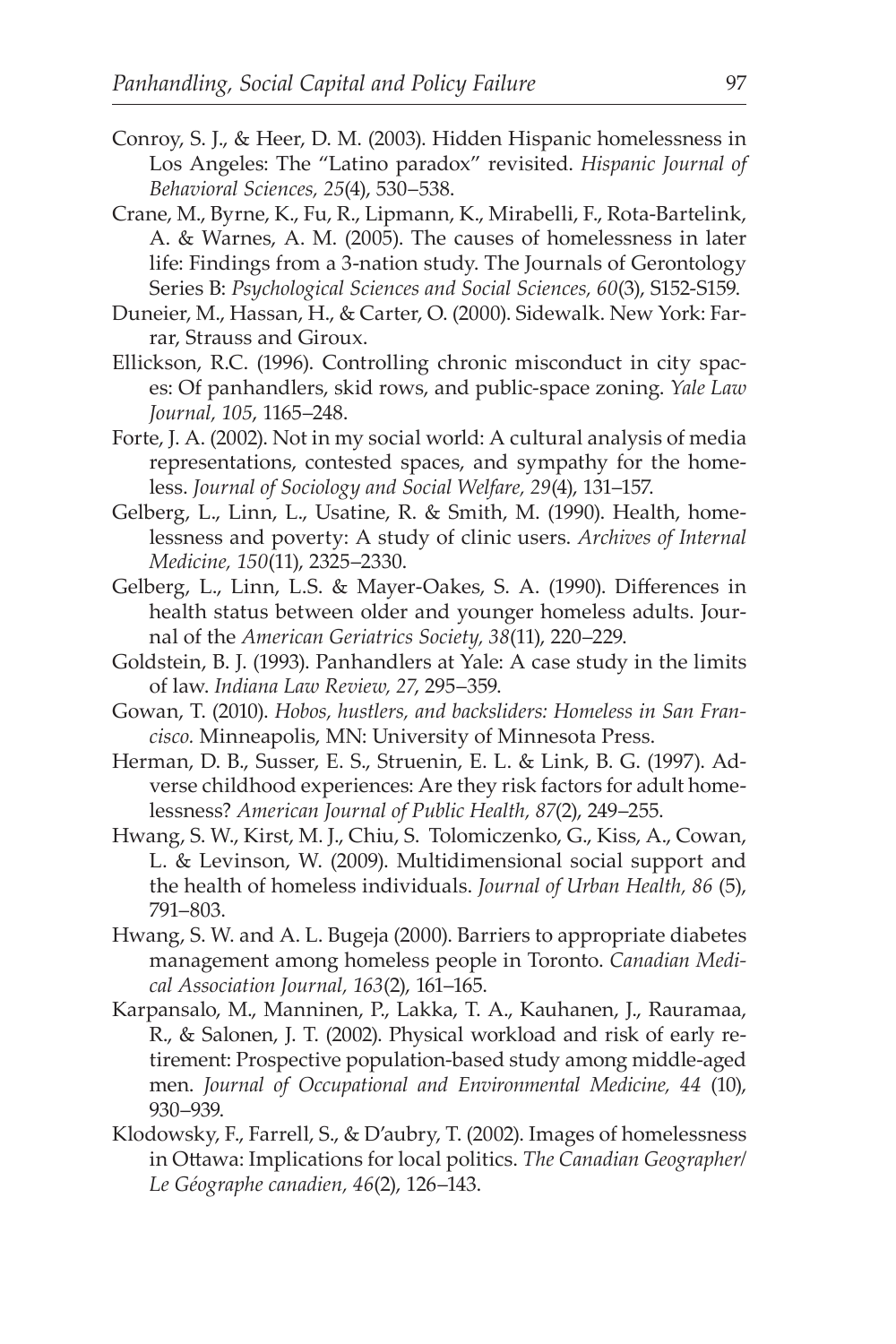- Koegel, P., Melamid, E., & Burnam, A. (1995). Childhood risk factors for homelessness among homeless adults. *American Journal of Public Health, 85*(12), 1642–1649.
- Lankenau, S. E. (1999a.) Panhandling repertoires and routines for overcoming the nonperson treatment. *Deviant Behavior, 20*(2),183–206.
- Lankenau, S. E. (1999b.) Stronger than dirt: Public humiliation and status enhancement among panhandlers. *Journal of Contemporary Ethnography, 28*(3), 288–318
- Lee, B., Jones, A. & Lewis, D. W. (1990). Public beliefs about the causes of homelessness. *Social Forces, 69*, 253–265.
- Lee, B. A., & Farrell, C. (2003). Buddy can you spare a dime: Homelessness, panhandling and the public. *Urban Affairs Review, 38*(3), 299–394.
- Lein, L., Beausoleil, J., Chang, J., Frenkel, L., & Naik, R. (2008). *A study of public soliciting in Austin.* Austin, TX: Center for Social Work Research.
- Main, T. (1998). How to think about homelessness: Balancing structural and individual causes. *Journal of Social Distress and the Homeless, 7*(1), 41–54.
- Mangine, S. J., Royse, D., Wiehe, V. R., & Nietzel, M. T. (1990). Homelessness among adults raised as foster children: A survey of dropin center users. *Psychological Reports, 67*(3), 739–745.
- National Coalition for the Homeless (2009). Fact sheet: Homelessness among US veterans. Retrieved from http://www.nationalhomeless.org/factsheets/veterans.html
- Pecora, P. J., Kessler, R., O'Brien, K., White, C. R., William, J., Hariris, E … & Herrick, M. (2006). Educational and employment outcomes of adults formerly placed in foster care: Results from the Northwest Foster Care Alumni Center. *Children and Youth Services Review, 28*(12), 1459–1481.
- Pillavin, I., Sosin, M., Westerfelt, A., & Matsueda, R. (1993). The duration of homeless careers: An exploratory study. *Social Service Review, 67*(4), 576–598.
- Putnam, R. D. (1995). Bowling alone: America's declining social capital. *Journal of Democracy 6*(1), 65–78.
- Putnam, R. D. (2001) Social capital: Measurement and consequences. *Canadian Journal of Policy Research, 2*(1), 41–51.
- Robertson, M. J. & Cousineau, M. R. (1986). Health status and access to health services among the urban homeless. *American Journal of Public Health, 76*(5), 561–563.
- Roman, N., & Wolfe, P. (1995). *The web of failure: The relationship between foster care and homelessness.* Washington, DC: National Alliance to End Homelessness.
- Rosenheck, R., & Fontana, A. (1994). A model of homelessness among male veterans of the Vietnam War generation. *American Journal of Psychiatry, 151*, 421–427.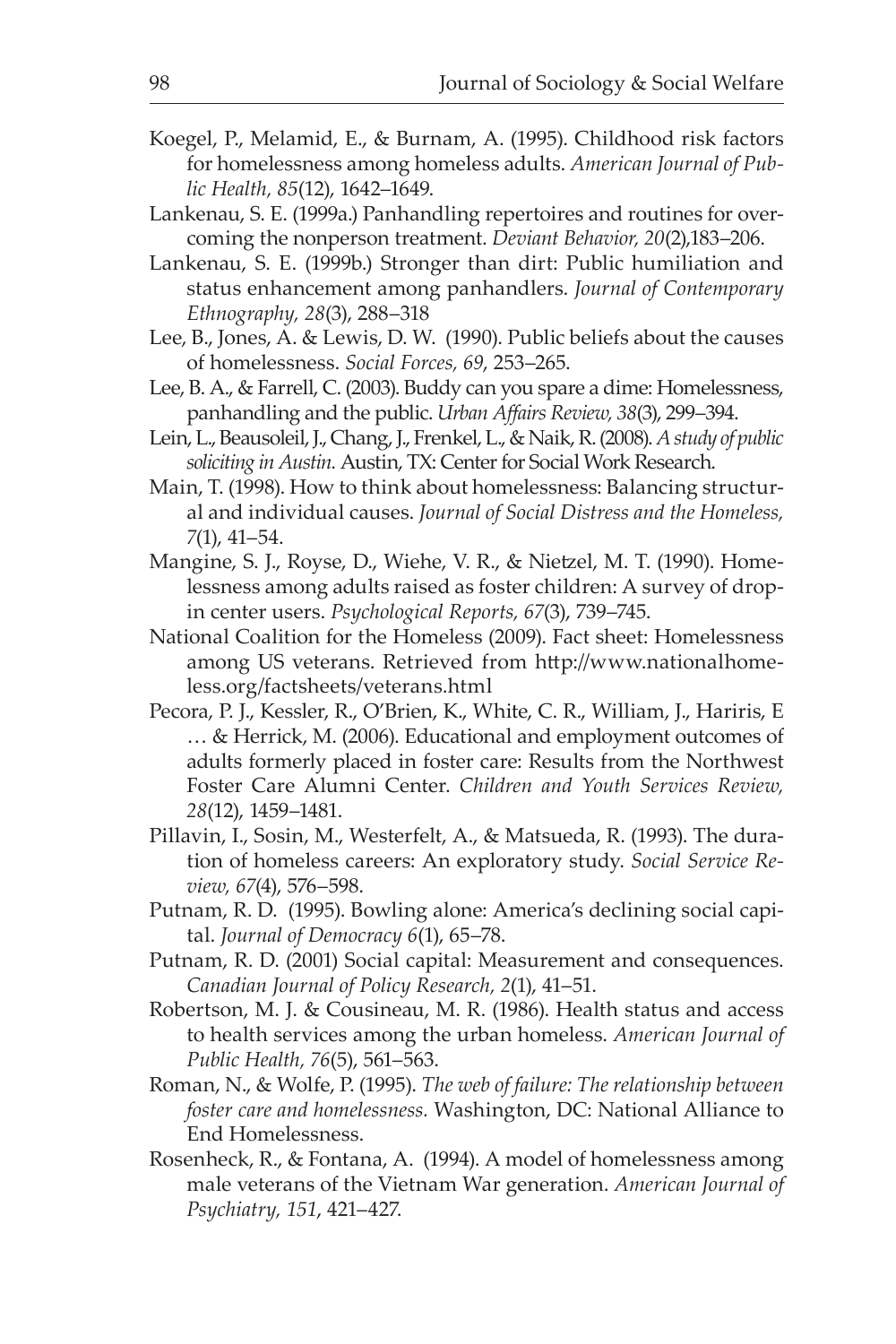- Rosenheck, R., Frisman, L., & Chung, A. M. (1994). The proportion of veterans among homeless men. *American Journal of Public Health, 84*(3), 466–469.
- Rossi, P. (1989). *Down and out in America*. Chicago: University of Chicago Press.
- Schott, L., & Hill, M. (July 9, 2015). General assistance programs weakening despite increased need. *Center for Budgetary and Policy Priorities.* Retrieved from http://www.cbpp.org/research/family-income-support/state-general-assistance-programs-are-weakening-despite-increased
- Scott, M. (n.d.). Panhandling: Problem oriented guides for police/Problem Oriented Guide Series [Document No. 13]. United States Department of Justice. Retrieved from http://www.cops.usdoj.gov/ files/ric/CDROMs/POP1\_60/Problem-Specific/Panhandling.pdf.
- Shantz, J. (2013). Panhandling or begging. In (J. I. Ross, Ed.), *The encyclopedia of street crime* (pp. 303–305). New York: Sage.
- She, P., & Livermore, G. A. (2007) Material hardship, poverty, and disability among working-age adults. *Social Science Quarterly, 88*(4), 970–989.
- Shelton., K., Taylor, P., Bonner, A. & van den Bree, M. (2009). Risk factors for homelessness: Evidence from a population-based study. *Psychiatric Services, 60*(4), 465–472.
- Shlay, A. B., & Rossi, P. H. (1992). Social science research and contemporary studies of homelessness. *Annual Review of Sociology, 18*(1), 129–160.
- Smith, P. K. (2005) The economics of anti-begging regulations. *The American Journal of Economics and Sociology, 64*(2), 549–577.
- Snow, D. A., Anderson, L., & Koegel, P. (1994). Distorting tendencies in research on the homeless. *American Behavioral Scientist, 37*(4), 461–466.
- Snow, D. A., Anderson, L., Quist, T., & Cress, D. (1996). Material survival strategies on the street: Homeless people as bricoleurs. In J. Baumohl (Ed)., *Homelessness in America* (pp. 86–96). Phoenix, AZ: Oryx.
- Snow, D. A., & Mulcahy, M. (2001). Space, politics and the survival strategies of the homeless. *American Behavioral Scientist, 45*(1), 149–169.
- Stark, L. R. (1992). From lemons to lemonade: An ethnographic sketch of late twentieth-century Panhandling. In P. O'Malley (Ed.)., *Homelessness: New England and beyond* (pp. 341–352). Amherst, MA: University of Massachusetts Press.
- Tessler, R., & Rosenheck, R. (2003). Homeless veterans of the mil-volunteer Force: A social selection perspective. *Armed Forces and Society, 29*(4), 509–522.
- Truong, S. V. (2012). *"Please do not feed the homeless:" The role of stereotyping and media framing on the criminalization of homelessness.* PhD Dissertation, University of California at Santa Barbara.